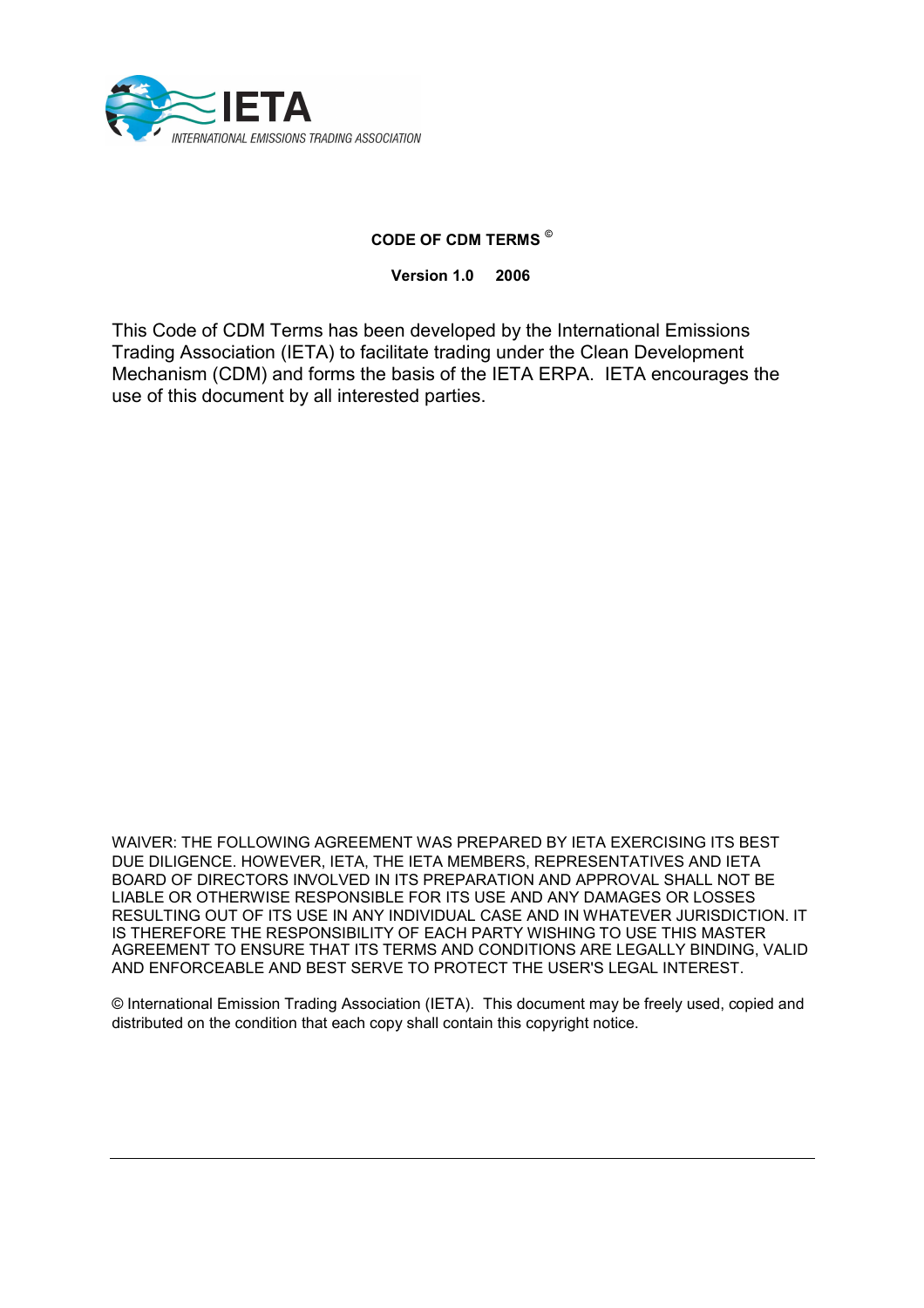

#### **Foreword**

The International Emissions Trading Association (IETA) is a non profit organization created in June 1999 to establish a functional international framework for trading greenhouse gas emissions reductions. Our 134 international members include leading multinational companies from across the carbon trading cycle: emitters, solution providers, brokers, insurers, verifiers and law firms.

IETA works for the development of an active, global greenhouse gas market, consistent across national boundaries. In doing so IETA focuses on the creation of systems and instruments that will ensure effective business participation.

This version 1.0 of the Code of CDM Terms has been developed by IETA in support of its Emission Reduction Purchase Agreement (ERPA) for the Clean Development Mechanism (CDM), it defines a standardise set of contract terms which can be used as part of the ERPA and will be regularly be updated to reflect any new decisions by the COP/MOP and or CDM Executive Board. The latest version of the ERPA can be downloaded from the IETA website (www.ieta.org). We feel that the current version will assist the market in providing a common set of contract definitions which will help in the contract negotiations and increase liquidity in this rapidly developing market.

Suche- Min

Andrei Marcu President & CEO, IETA

## **Questions or comments?**

For general comments regarding this document and questions concerning the work of IETA please contact Johanna von Arnim, IETA at +41 22 737 0502 or vonarnim@ieta.org.

*MARKET SOLUTIONS FOR GLOBAL ENVIRONMENTAL PROBLEMS*

20 Eglington Ave. W. Suite 1300 Tel: +1 416 487-8591 P.O.Box 2006 Toronto, Canada M4R 1K8

Fax: +1 416 340-1054

24, Rue Merle d'Aubigné Geneva, 1207, Switzerland Tel: +41 22 737-0500 Fax: +41 22 737-0508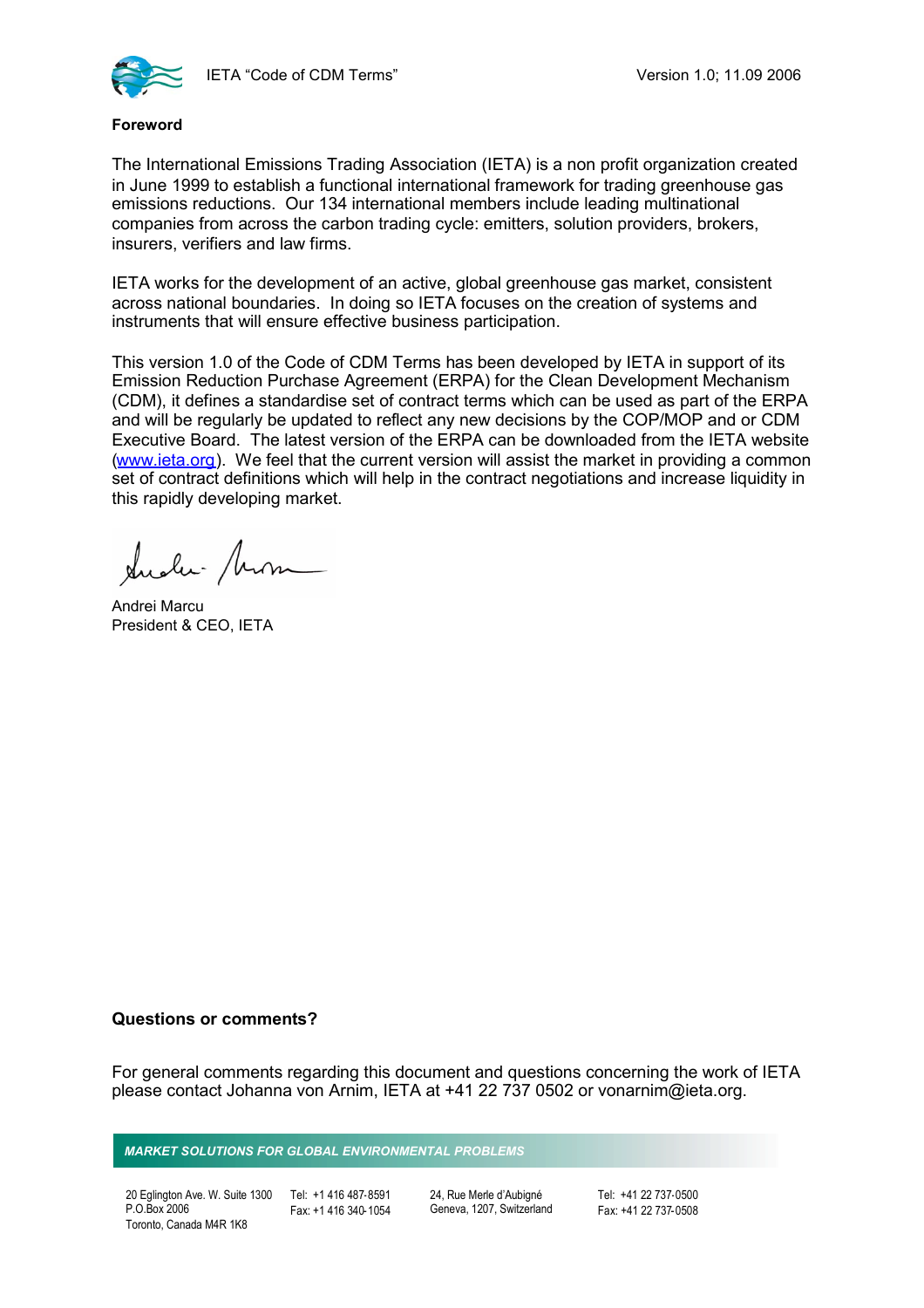

This Contract was developed by IETA's "ERPA Working Group".

Chairs of the working group:

- o Peter Zaman Clifford Chance
- o Rutger De Witt Wijnen De Brauw Blackstone Westbroek

Lead authors:

- o Peter Zaman, Clifford Chance,
- o Sam Headon, Clifford Chance

Drafting group:

- o Christopher Norton Baker & McKenzie
- o Julianne Kneen BP
- o Mandy Rambharos Eskom
- o Roop Salotra SRF Ltd
- o Laurent Segalen European Carbon Fund
- o Elisabeth DeMarco Macleod Dixon LLP
- o Michael Parsons Shell
- o Flavia Rosembuj World Bank

# Contributors:

- o Neeraj Sharma, Amanda Bennett Barclays Capital
- o Andrew Kingsmill, Gray Taylor Bennett Jones LLP
- o Emily Harman Centrica
- o Marcela Main Chilean DNA
- o Luc Galland Dalkia
- o Phil Gillam E.ON
- o Doug Gessell EDF Trading
- o Eliano Russo ENEL SpA
- o Marleen Meyeringh Essent
- o Brett Orlando Factor Consulting + Management
- o Stephen Taylor JPMorgan Chase Bank, N.A.
- o Christian Tullberg Law Firm Paul Smith
- o Reggie Herhaus, Ministry for the Environment The Netherlands
- o Sascha Bloemhoff New Values
- o Jasmin Kaboui-Voit , Antonio Aguilera Lagos RWE
- o Richard Wilkinson, David Carew Sindicatum Carbon Capital
- o Geert Dhooghe, Vincent Mohy, Edouard Soubry Suez-Tractebel S.A.
- o Basak Beyazay, Karl Apel Total

Coordination: Edwin Aalders - IETA Johanna von Arnim- IETA

*MARKET SOLUTIONS FOR GLOBAL ENVIRONMENTAL PROBLEMS*

Tel: +41 22 737-0500 Fax: +41 22 737-0508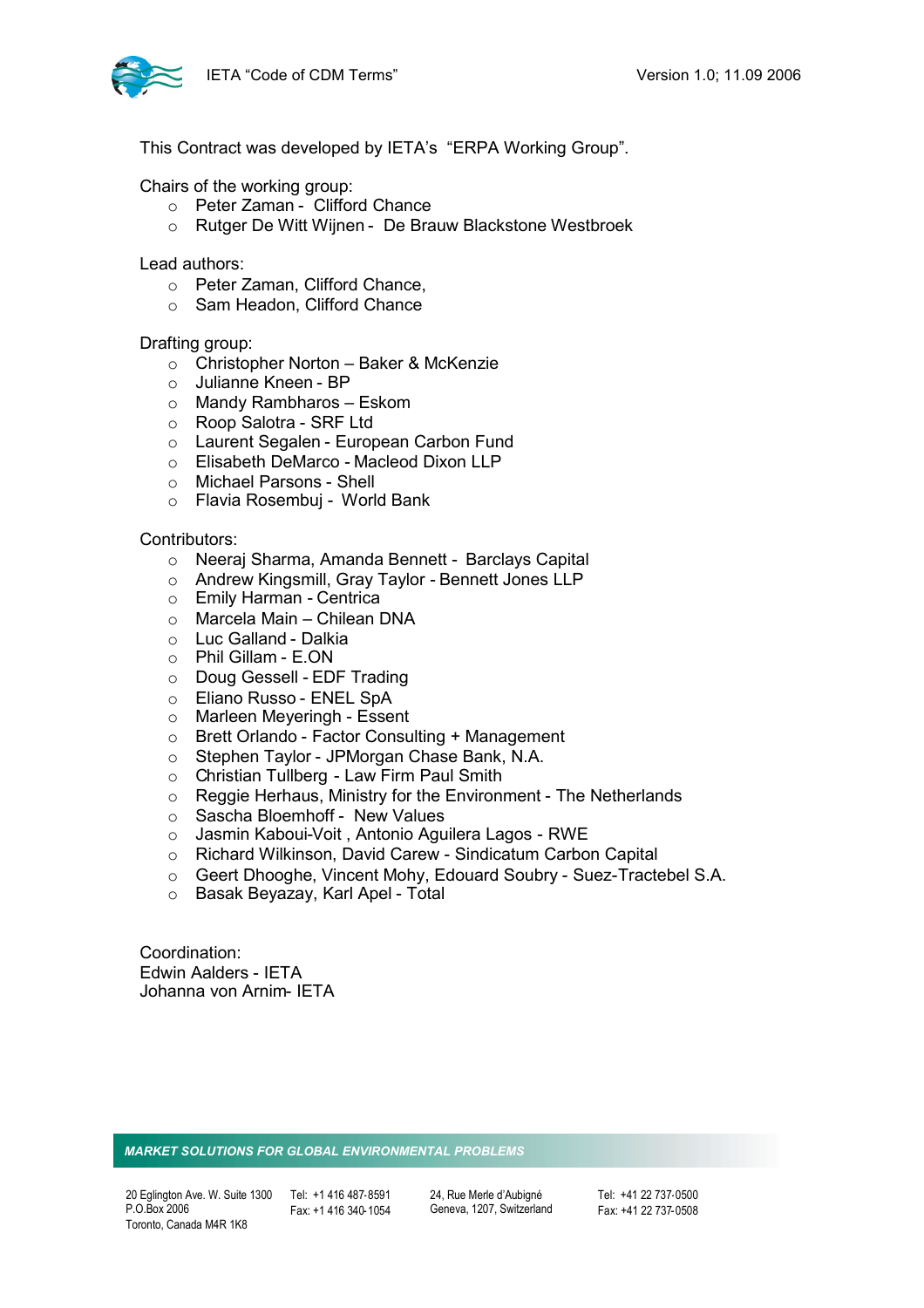

# **Table of Content**

| 1.             | 1.1<br>1.2                                                                                                                                                                                                            |  |  |
|----------------|-----------------------------------------------------------------------------------------------------------------------------------------------------------------------------------------------------------------------|--|--|
| 2.             | 2.1<br>2.2<br>2.3                                                                                                                                                                                                     |  |  |
| 3.             | 3.1<br>3.2<br>3.3<br>3.4<br>3.5<br>3.6<br>3.7<br>3.8<br>3.9                                                                                                                                                           |  |  |
| $\mathbf{4}$ . | 4.1<br>4.2<br>4.3<br>4.4                                                                                                                                                                                              |  |  |
| 5.             | Article 5: Representations, Warranties And Undertakings18<br>Representations, Warranties And Undertakings Given By The Buyer  18<br>5.1<br>Representations, Warranties And Undertakings Given By The Seller 19<br>5.2 |  |  |
| 6.             | 6.1<br>6.2<br>6.3<br>6.4<br>6.5<br>6.6                                                                                                                                                                                |  |  |
| 7.             | 7.1<br>7.2<br>7.3                                                                                                                                                                                                     |  |  |
| 8.             | 8.1<br>8.2<br>8.3<br>8.4<br>8.5                                                                                                                                                                                       |  |  |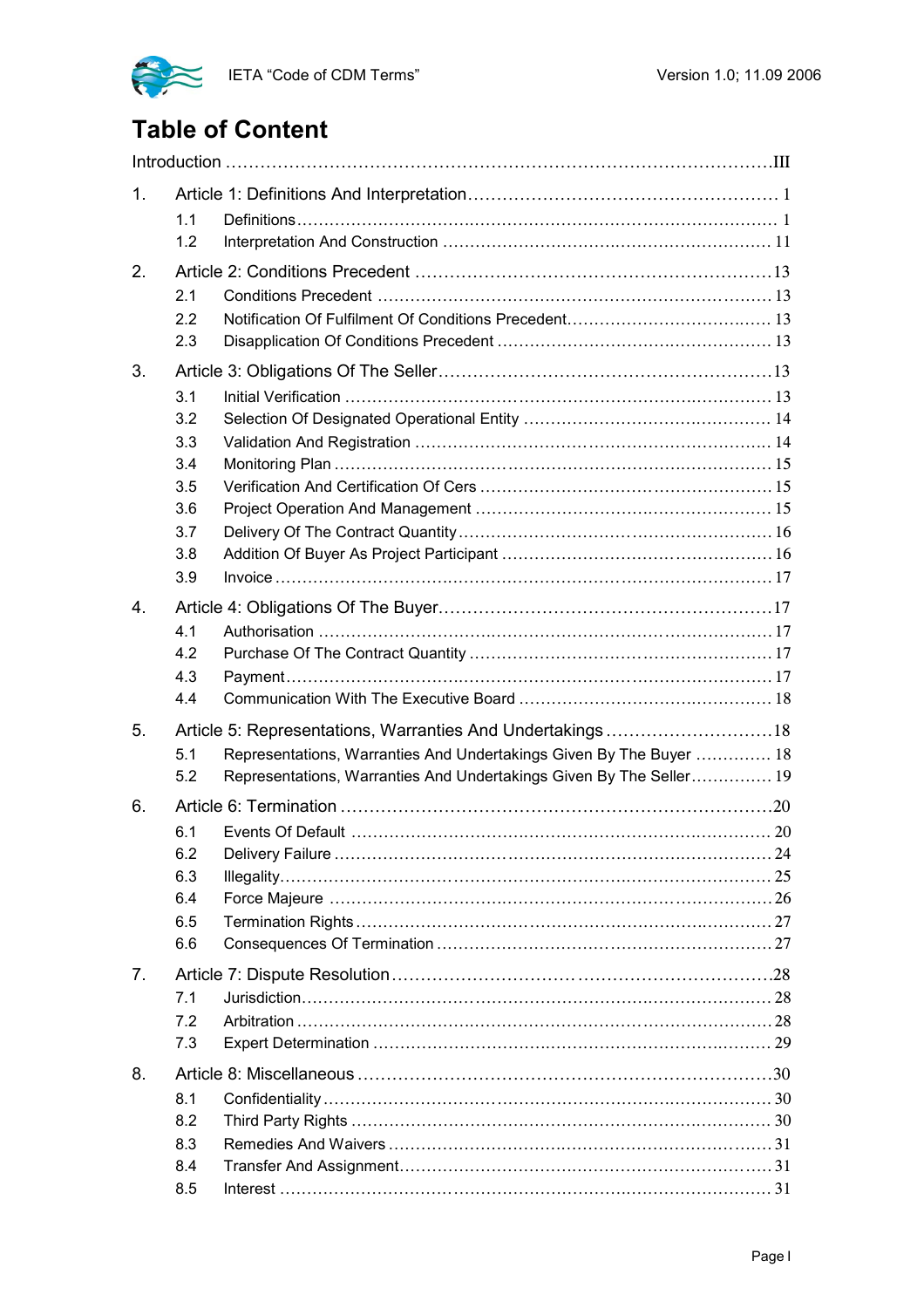

a a contra de la contra de la contra de la contra de la contra de la contra de la contra de la contra de la contra de la contra de la contra de la contra de la contra de la contra de la contra de la contra de la contra de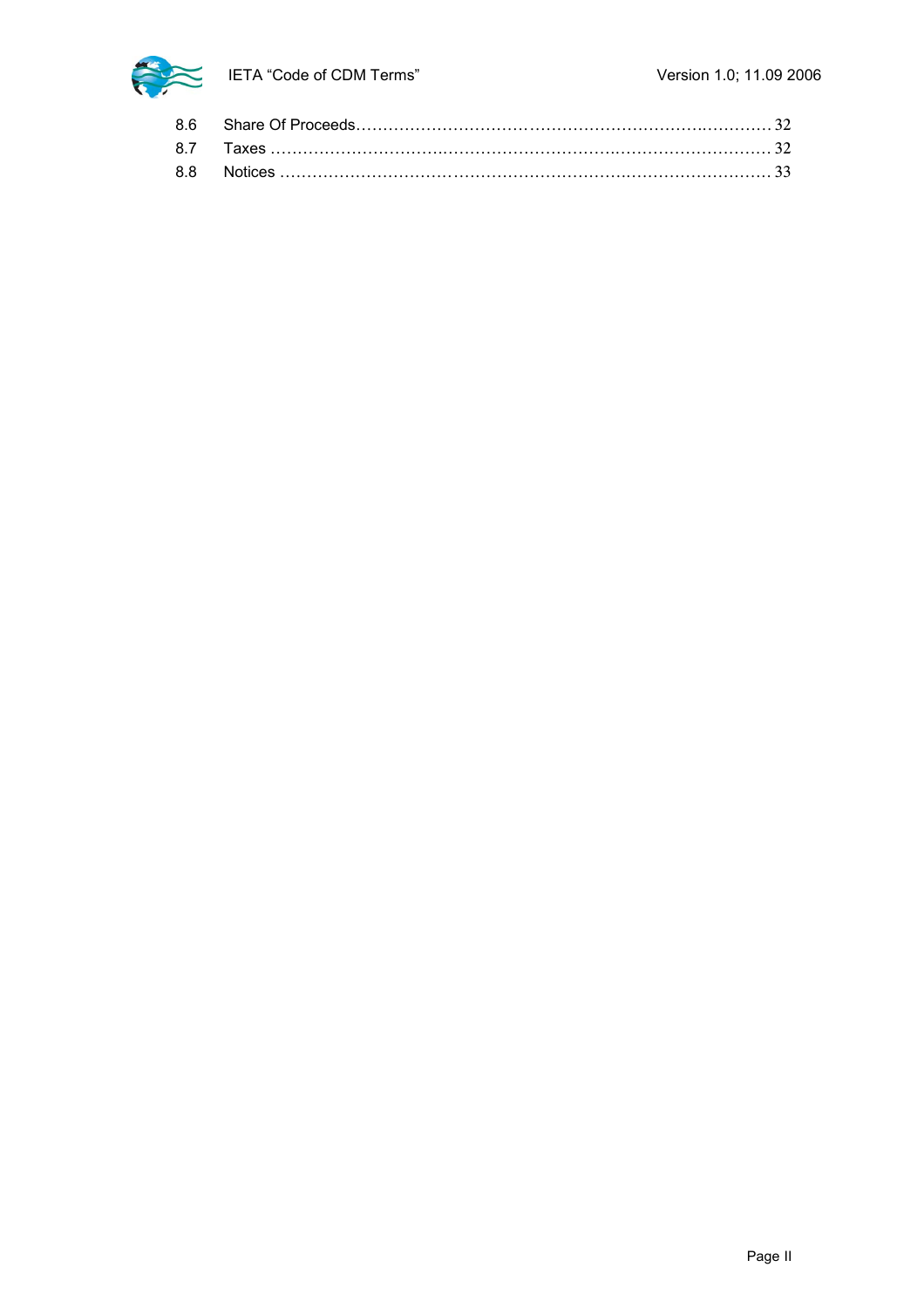

## **INTRODUCTION**

This IETA Code of CDM Terms (version 1.0 2006) ("Code") is designed to complement and be used in conjunction with the IETA ERPA (version 3.0 2006) ("ERPA"). Where an Article or Paragraph of the Code is specified to apply in Schedule 1(A) of the ERPA, that Article or Paragraph of the Code shall be incorporated as set out in full herein, subject to any amendments detailed in Schedule 1(B) of the ERPA. In addition, all or parts of Articles or Paragraphs may be included in the ERPA as appropriate. Unless otherwise agreed between the Parties, the definitions contained in the Code are incorporated in the ERPA by default.

The Code is designed to be used as a reference source for other agreements, which may separately incorporate Articles or Paragraphs contained in the Code. It should therefore be noted that not all provisions contained in the Code are expressly or necessarily referred to in the provisions of the ERPA. The term "Agreement" in the Code is intentionally generic in that it refers to any agreement (not just the ERPA) into which the Code is incorporated by reference.

Users of the Code and the ERPA should note that while the Code and ERPA have been drafted to be consistent, where possible, with the provisions of the IETA Emission Trading Master Agreement (v2.1 2005) ("ETMA") differences do appear between the provisions of the ERPA/Code and the ETMA.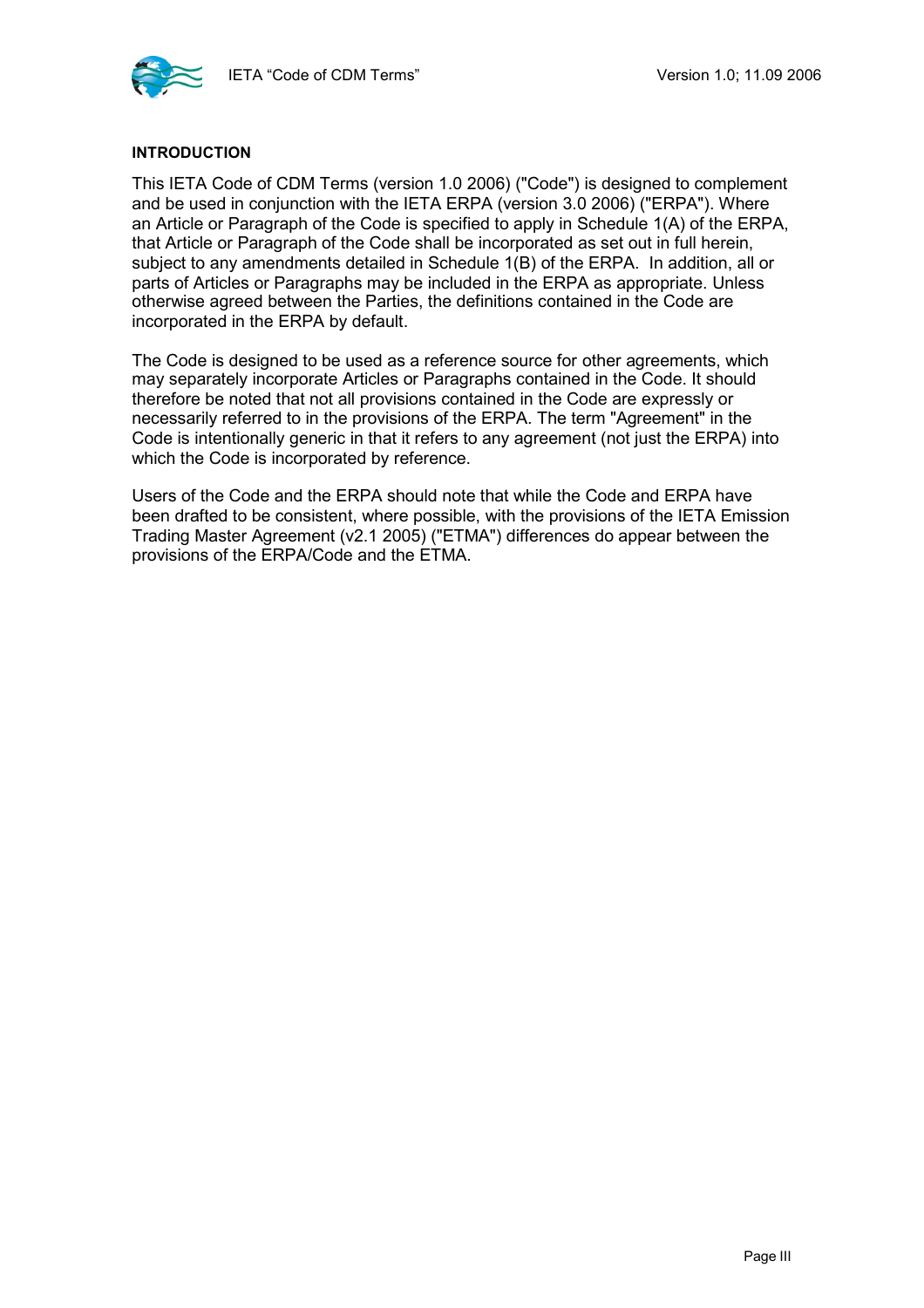

## 1. **ARTICLE 1: DEFINITIONS AND INTERPRETATION**

#### 1.1 **Definitions**

Unless otherwise specified in the Agreement or the context otherwise requires:

"**Affiliate**" means, with respect to any person, any other person that directly or indirectly through one or more intermediaries' controls or is controlled by or is under common control with the person. The terms "controls", "controlled by" and "under common control with" mean the possession, directly or indirectly through one or more intermediaries, of more than 50% of the outstanding voting stock of, or the power to direct or cause the direction of the management policies of, any person, whether through ownership of stock, as a general partner or trustee, by contract or otherwise.

"**Agreement**" means the Emissions Reduction Purchase Agreement v.3 or newer as published by the International Emissions Trading Association on its website (www.ieta.org) or such other agreement into which this Code of CDM Terms is specifically incorporated by reference.

"**Annex I Party**" means one of the countries listed in Annex B of the Kyoto Protocol that has ratified, accepted, acceded or approved the Kyoto Protocol.

#### "**Applicable Rules**" means:

- (a) the International Rules; and
- (b) any other domestic or international laws, regulations, rules and standards applicable to the relevant Party including, without limitation, administrative, environmental and zoning laws,

in each case as may be amended from time to time.

"**Authorisation**" or "**Authorised**" each means the process of authorisation of a specific private and/or public entity's participation in the Project by the relevant DNA in accordance with the International Rules.

"**Banking Day**" means any day (other than a Saturday or Sunday) on which commercial banks are open for general business in the jurisdiction(s) of both the Buyer and the Seller specified in the Agreement.

"**Baseline**" means the scenario that reasonably represents the anthropogenic emissions by sources or anthropogenic removal by sinks of GHGs that would occur in the absence of the Project as described in the International Rules and/or the PDD.

"**Baseline Study**" means a written report of the Baseline prepared as part of the PDD.

"**Base Currency**" means the currency specified in the Agreement.

#### "**Base Rate**" means:

- (a) if the Base Currency is Euros, EURIBOR; or
- (b) if the Base Currency is United States Dollars, LIBOR.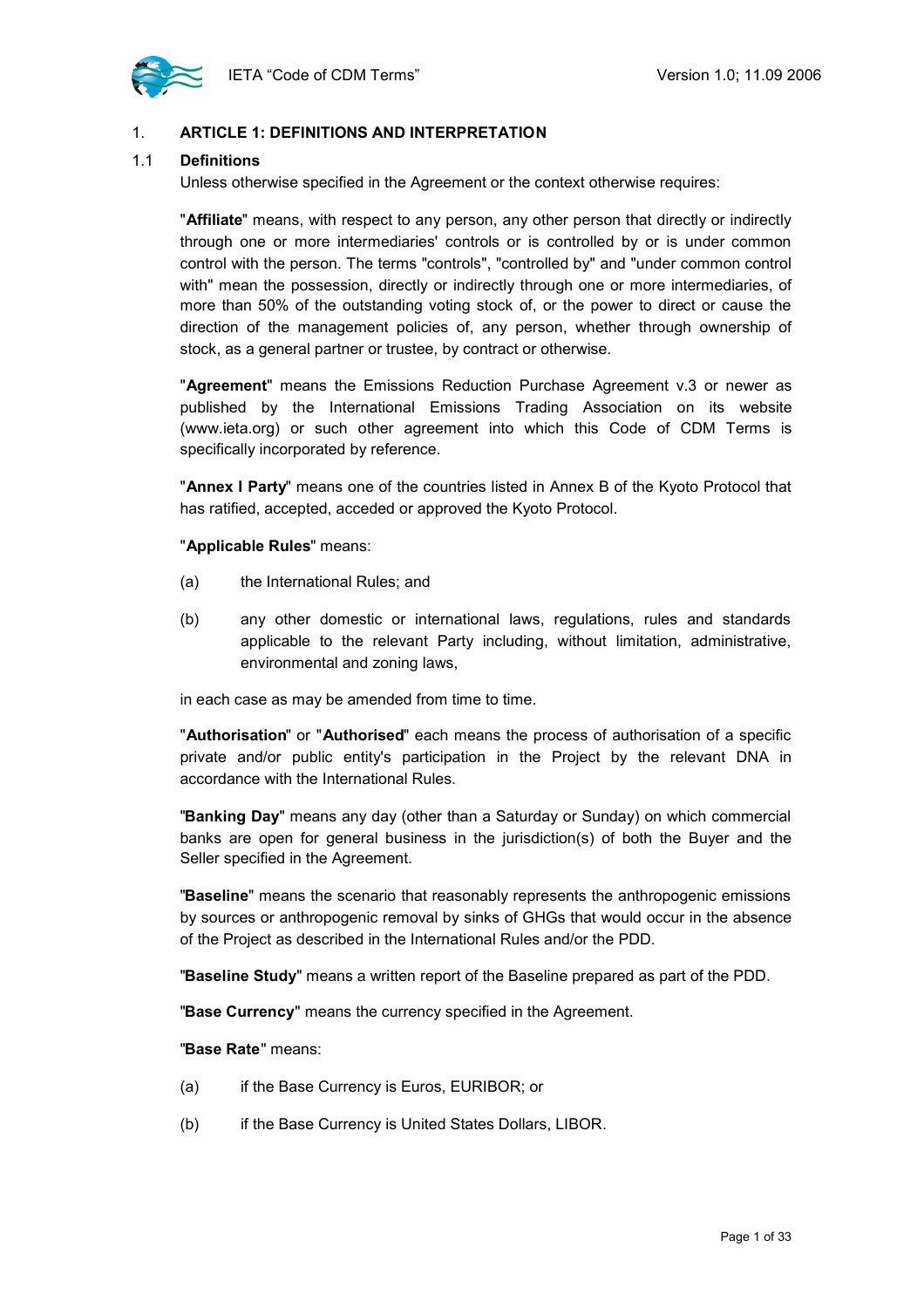

"**Buyer's Market Damages**" means either (as specified in the Agreement):

- (a) the sum of:
	- $(i)$  the positive difference (if any) between (i) the price the Buyer, acting in a commercially reasonable manner, does or would pay in an arm's length transaction for a quantity of CERs (of a similar type as the Contract Quantity) equal to the Default Quantity and (ii) the Unit Price multiplied by the Default Quantity; plus
	- (ii) interest at the Default Rate for the period from (and including) the Scheduled Delivery Date to (but excluding) the date the payment is made on the amount calculated pursuant to sub-paragraph (i) above; plus
	- (iii) the amount of such reasonable costs and expenses which the Buyer incurs in respect of the Default Quantity (including, without limitation, broker fees, commissions and legal fees).
- *or*:

## (b) the sum of:

- (i) the positive difference (if any) between (i) the price the Buyer, does or would pay for a quantity of CERs (of a similar type as the Contract Quantity) equal to the Default Quantity where the price of CERs is calculated through the numeric average of quotes obtained from three separate independent third party dealers for the CER spot market and, if on such date there is no CER spot market, the market price of CERs (of a similar type as the Contract Quantity) as determined by the Buyer in a commercially reasonable manner, and (ii) the Unit Price multiplied by the Default Quantity; plus
- (ii) interest at the Default Rate for the period from (and including) the Scheduled Delivery Date to (but excluding) the date the payment is made on the amount calculated pursuant to sub-paragraph (i) above; plus
- (iii) the amount of such reasonable costs and expenses which the Buyer incurs in respect of the Default Quantity (including, without limitation, broker fees, commissions and legal fees).
- *or*:
- (c) the sum of:
	- (i) the positive difference (if any) between (i) the price the Buyer, does or would pay for a quantity of CERs (of a similar type as the Contract Quantity) equal to the Default Quantity where the price of CERs is calculated by reference to the price published by the EU Allowance spot market price provider as specified in the Agreement, which shall be adjusted for a spread as specified in the Agreement, and if on such date there is no EU Allowance spot market price, the market price of CERs (of a similar type as the Contract Quantity) as reasonably determined by the Buyer in a commercially reasonable manner, and (ii) the Unit Price multiplied by the Default Quantity; plus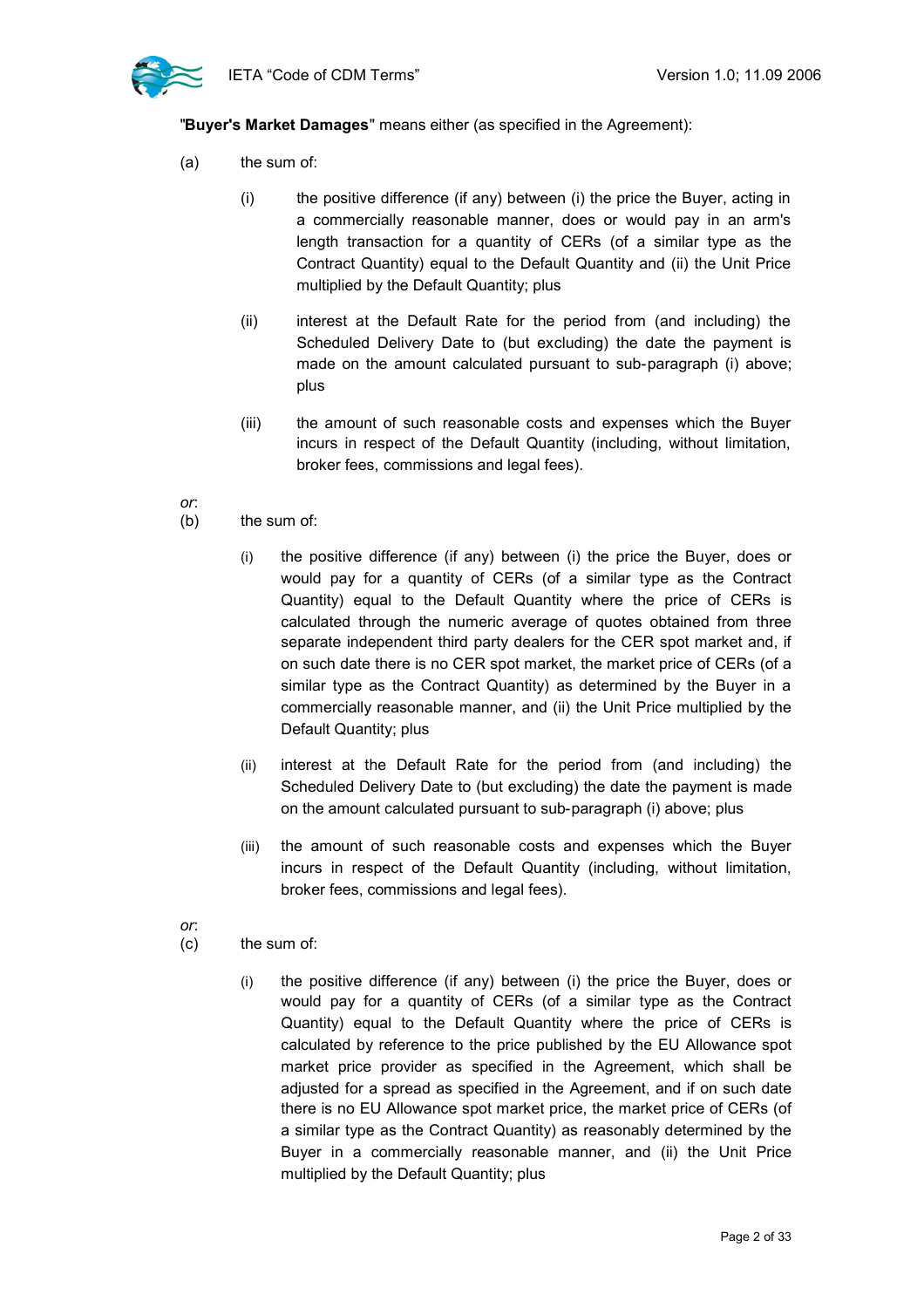

- (ii) interest at the Default Rate for the period from (and including) the Scheduled Delivery Date to (but excluding) the date the payment is made on the amount calculated pursuant to sub-paragraph (i) above; plus
- (iii) the amount of such reasonable costs and expenses which the Buyer incurs in respect of the Default Quantity (including, without limitation, broker fees, commissions and legal fees).

"**Buyer's Registry Account**" means an account specified or nominated in the Agreement by the Buyer in the CDM Registry or a National Registry to which CERs are to be Delivered.

"**Carbon Dioxide Equivalent**" or "**CO2e**" means the base reference for the determination of Global Warming Potential of Greenhouse Gases in units of carbon dioxide.

"**Certification**" and "**Certified**" each means the process of certification by the DOE that, during a specified time period, the Project has achieved the GHG Reductions as reported in the Verification Report.

"**Certification Report**" means the written statement confirming the Certification by the DOE.

"**Certified Emission Reduction**" or "**CER**" means a unit issued pursuant to Article 12 of the Kyoto Protocol as well as all other relevant International Rules and is equal to one metric tonne of Carbon Dioxide Equivalent, calculated in accordance with the International Rules.

"**Clean Development Mechanism**" or "**CDM**" means the mechanism referred to in Article 12 of the Kyoto Protocol.

#### "**Commencement Date**" means:

- (a) if conditions precedent apply to the Agreement, the date that is five (5) Banking Days after receipt of the notice that the final condition precedent has been fulfilled or waived; or
- (b) if no conditions precedent apply to the Agreement, the date of execution of the Agreement.

"**Commercial Terms**" means, if appropriate, the relevant part of the Agreement in which the commercial terms of a transaction are reflected.

"**Commissioning**" or "**Commissioned**" means the satisfactory completion of the Project in accordance with such procedures and tests as from time to time constitute usual and prudent industry standards and practices to demonstrate to the reasonable satisfaction of the Buyer that the Project is capable of commercial operation and of generating GHG Reductions for the purpose of, *inter alia*, the Agreement.

"**Confidential Information**" means all information which is used in or otherwise relates to a Party's business, customers or financial or other affairs which it has acquired in connection with the Agreement, including the existence of the terms of the Agreement, but does not include information which is made public by, or with the consent of, such Party.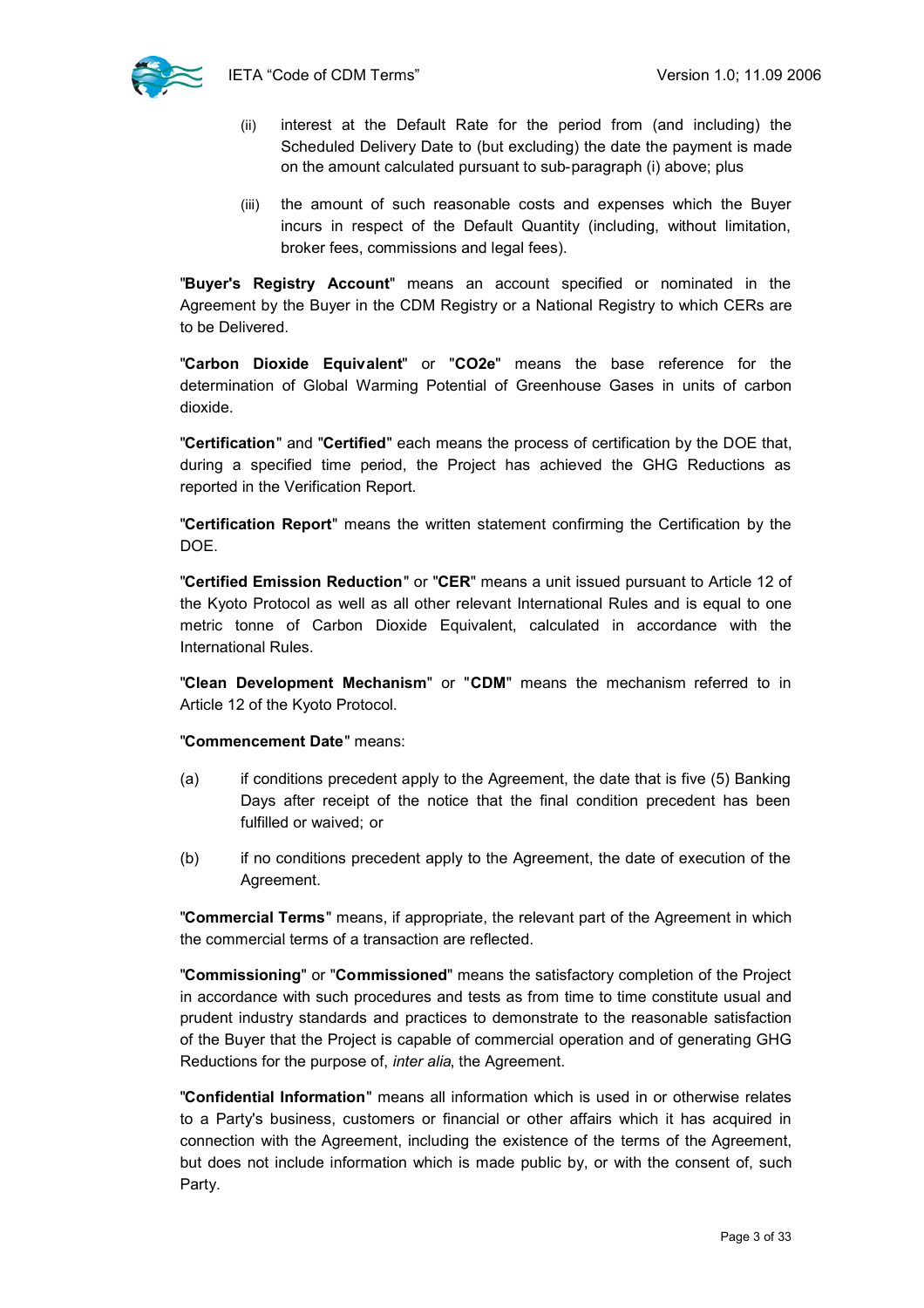

"**Contract Quantity**" means the quantity of CERs issued in respect of GHG Reductions generated by the Project sold under the terms of the Agreement.

"**COP/MOP**" means the Conference of the Parties to the UNFCCC serving as the Meeting of the Parties to the Kyoto Protocol.

"**Crediting Period**" means, unless otherwise specified in the PDD, the period in which GHG Reductions are Verified and Certified by a DOE for the purpose of Issuance and which shall commence after the first GHG Reductions are generated by the Project.

"**Credit Rating**" means in respect of a person any of the following: (i) the long-term unsecured, unsubordinated (unsupported by third party credit enhancement) public debt rating; (ii) the debt issuer's credit rating; or (iii) the corporate credit rating given to that person, in each of cases (i) to (iii) by Standard & Poor's Rating Group (a division of McGraw-Hill Inc.) or Moody's Investor Services Inc. or Fitch Ratings Ltd.

"**Credit Support Document**" means any agreement or instrument acceptable to the receiving Party and provided by a Credit Support Provider of the other Party for the purposes of securing that Party's obligations to the receiving Party under the Agreement.

"**Credit Support Provider**" means, in respect of a Party, the person providing a Credit Support Document and/or Performance Assurance (as the case may be) on behalf of such Party.

#### "**Default Quantity**" means:

- (a) for the purposes of calculating the Buyer's Market Damages following an election by the Buyer under Paragraph 6.2.2(c) or 6.2.3(b), the Delivery Shortfall;
- (b) for the purposes of calculating a Force Majeure termination payment under Paragraph 6.4.4(b), the Delivery Shortfall; or
- (c) in all other circumstances, it is:
	- (i) in respect of all Scheduled Delivery Dates prior to the Termination Date, the difference between the amount of the Contract Quantity to have been Delivered by such date and the amount, if any, of the Contract Quantity CERs already Delivered and paid for by the Buyer by such date; and
	- (ii) in respect of all Scheduled Delivery Dates following the Termination Date (if any), the amount of such Contract Quantity not yet Delivered.

## "**Default Rate**" means:

- (a) following the resolution of a Dispute or otherwise to correct any mistaken overpayment or underpayment made in good faith where it is determined that one Party owes a payment to the other Party, an annual rate equal to the Base Rate applicable from time to time plus one per cent (1%) compounded monthly from the date when the amount would have been paid or not paid (as applicable) if the dispute, overpayment or underpayment had not occurred to (but excluding) the date payment is made;
- (b) in any other circumstances where one Party fails to pay an amount due to the other Party by the Payment Due Date, an annual rate equal to the Base Rate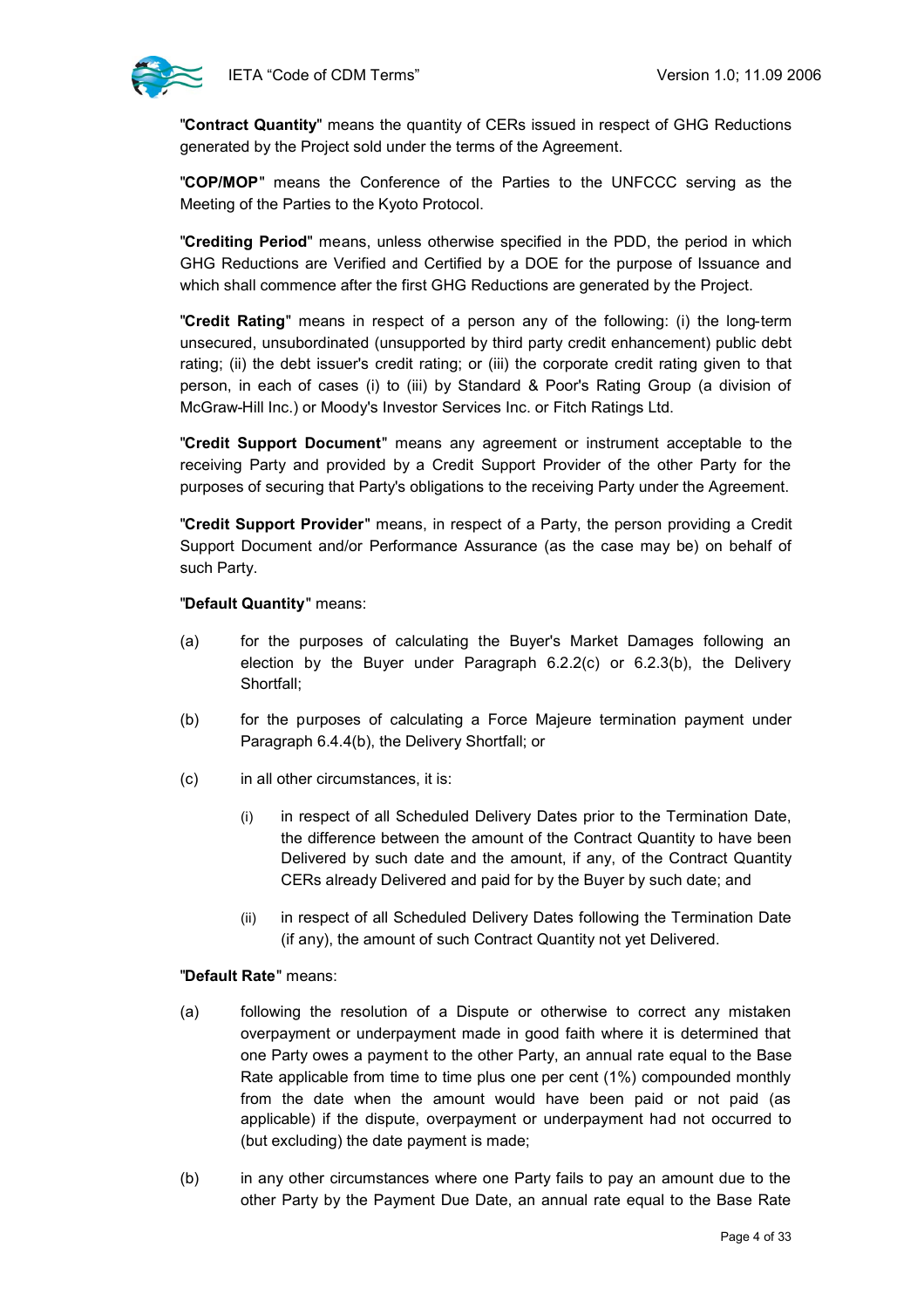

applicable from time to time plus three per cent (3%) compounded monthly from and including the Payment Due Date to (but excluding) the date payment is made.

"**Defaulting Party**" means the Party in respect of which an Event of Default has occurred.

"**Delivery**" means the crediting of the Buyer's Registry Account with the Contract Quantity in accordance with Paragraph 3.7 (*Delivery of the Contract Quantity*), and "**Deliver**" shall be construed accordingly.

"**Delivery Failure**" means (as specified in the Agreement):

*either:*

(a) the failure, for any reason whatsoever, of the Seller to have Delivered to the Buyer the Contract Quantity in accordance with the Delivery Schedule or a Revised Delivery Schedule (as applicable);

*or:*

(b) the failure of the Seller to have Delivered to the Buyer the Contract Quantity in accordance with the Delivery Schedule or a Revised Delivery Schedule (as applicable); provided, however, that where such failure is caused by the failure of the Project to generate sufficient GHG Reductions or to be Issued sufficient CERs in a given period as a result of the non-Registration or a delay in Registration of the Project, it shall not be a Delivery Failure so long as the Seller can demonstrate to the reasonable satisfaction of the Buyer that it has, at all times, acted as an RPO in securing Registration of the Project.

"**Delivery Schedule**" means the schedule for delivery provided in the Agreement, as agreed between the Parties.

"**Delivery Shortfall**" means, unless otherwise provided in the Agreement, the amount of the Contract Quantity not Delivered to the Buyer on or prior to such Scheduled Delivery Date because of either a Delivery Failure or a Force Majeure.

"**Designated National Authority**" or "**DNA**" means a national CDM authority that has been formally designated and registered by a signatory to the UNFCCC with the Secretariat as required by the International Rules.

"**Designated Operational Entity**" or "**DOE**" means a person designated by the COP/MOP, based on the recommendation by the Executive Board, as qualified to Validate proposed CDM project activities or to Verify and Certify GHG Reductions.

"**Dispute**" means any suit, action, proceedings, controversy or claim arising under, out of or in connection with the Agreement between the Parties (including a dispute regarding the existence, validity, interpretation or termination of the Agreement).

"**Dispute Resolution**" means the method of dispute resolution as specified in the Agreement.

"**EU Allowance**" means an "allowance" as defined by European Parliament and of the Council in Directive 2003/87/EC of 13 October 2003 establishing a scheme for greenhouse gas emissions allowance trading, as amended from time to time.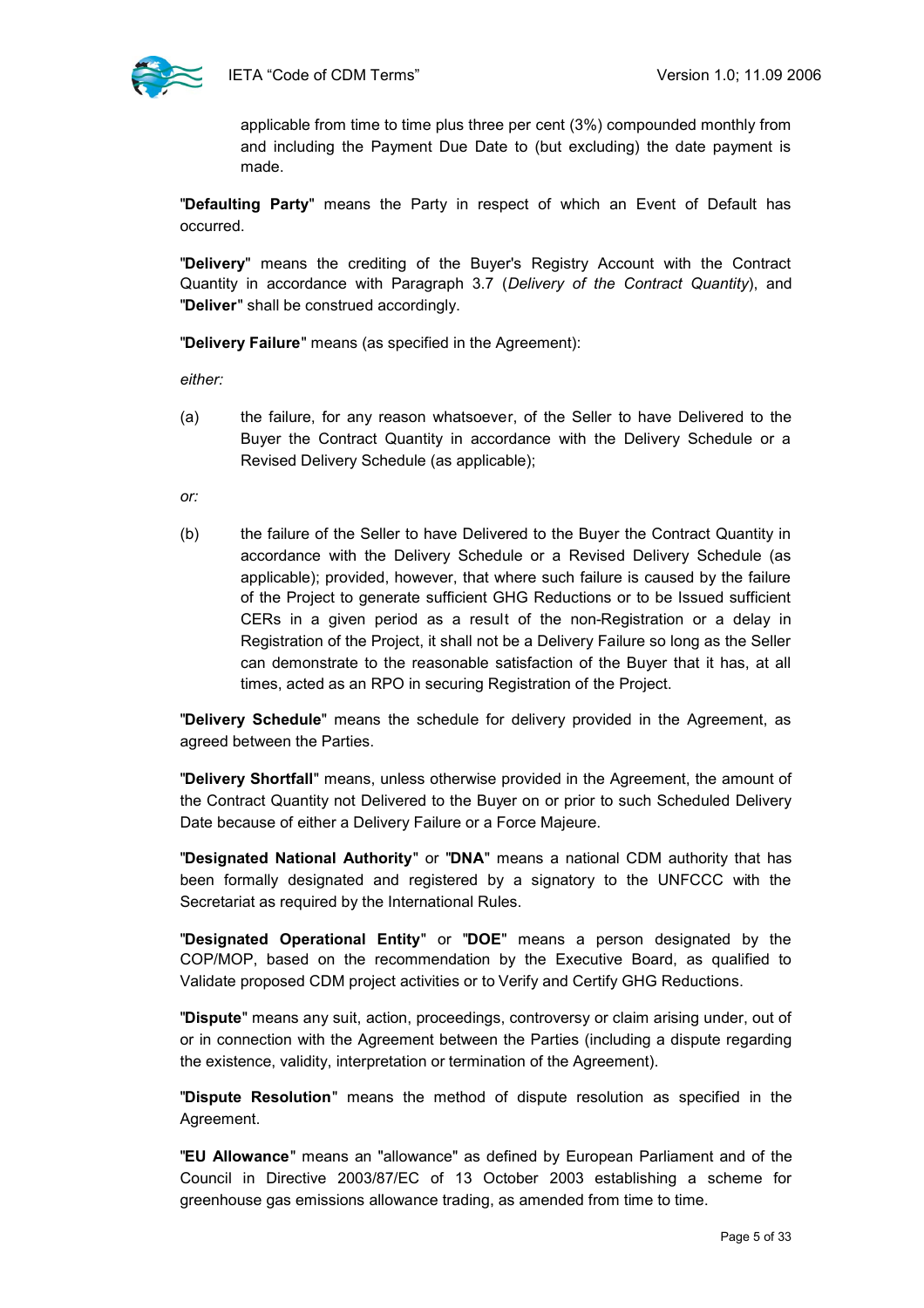

"**EUR**", "**Euro**" and "**€**" each means the lawful currency of the member states of the European Union that adopt the single currency in accordance with the Treaty establishing the European Community, as amended by the Treaty on European Union.

"**EURIBOR**" means, in relation to an amount owed under the Agreement on which interest is to accrue in Euros:

- (a) the interest rate for Euro deposits for a period of one month that appears on Reuters Page EURIBOR01 (or such other screen display or service as may replace it for the purpose of displaying the interest rates for Euro deposits offered in the euro-zone) as at 11.00 a.m. on the Payment Due Date, and where the amount or any part of it remains overdue one month after the Payment Due Date such interest rate as appears on such page for such deposits as at such time as at the day one month after the Payment Due Date and thereafter as at monthly intervals until the amount is no longer overdue; or
- (b) if no such interest rate appears on Reuters (or such replacement), the arithmetic mean (rounded upwards to 3 decimal places) of the rates per annum at which each of not less than two major banks in the Euro-zone interbank market quoted that they were offering Euro deposits in an amount comparable with that overdue amount to major banks in the Euro-zone interbank market for a period of one month as at 11.00 a.m. on the Payment Due Date or as at the day one month after the Payment Due Date or as at monthly intervals thereafter as the case may be.

"**Event of Default**" means each of the events referred to in Paragraph 6.1 (*Events of Default*) and as specified as being applicable to the relevant Party to the Agreement.

"**Executive Board**" means the executive board of the Clean Development Mechanism that is established pursuant to the International Rules and its associated bodies and panels.

"**Expert**" shall have the meaning ascribed to it in Paragraph 7.3.1 (*Expert Determination*).

"**FM Affected Party**" means the Party affected by a Force Majeure.

"**Focal Point**" means the entity or entities specified in the Modalities as the point of communication with the Executive Board for all official communication to and from Project Participants.

"**Force Majeure**" means the occurrence of any event or circumstance beyond the control of a Party that could not, after using all reasonable efforts, be overcome and which makes it impossible for that Party to perform its obligations under the Agreement. For the avoidance of doubt, lack of funds shall not constitute a Force Majeure.

"**GHG Reduction**" means the removal, limitation, reduction, avoidance, sequestration or mitigation of GHG relative to the Baseline.

"**Global Warming Potentials**" means the global warming potentials used to calculate the carbon dioxide equivalence of Greenhouse Gases as accepted or subsequently revised in accordance with Article 5 of the Kyoto Protocol.

"**Greenhouse Gases**" or "**GHGs**" means the six gases listed in Annex A to the Kyoto Protocol.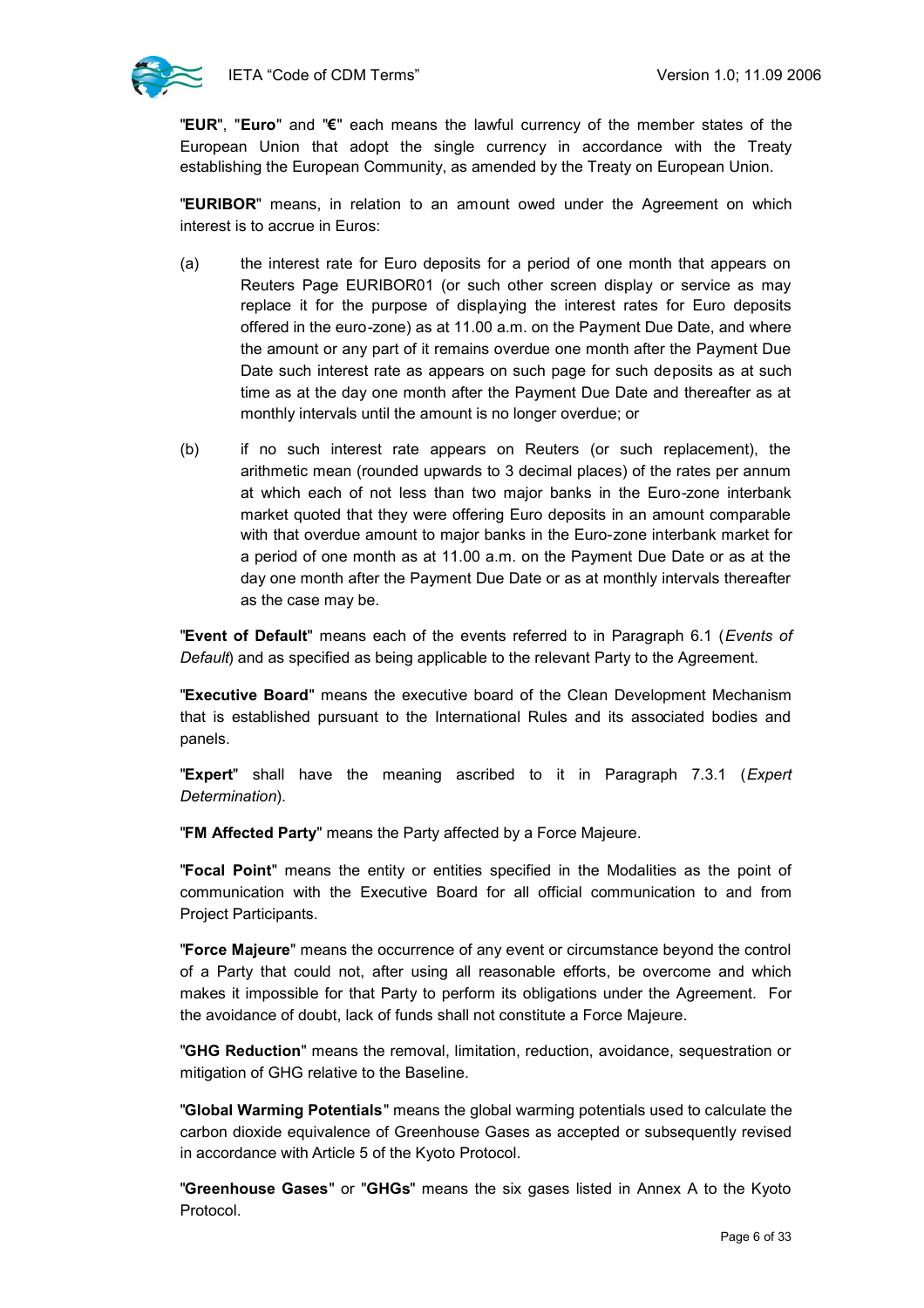

"**Host Country**" means the non-Annex I Party hosting the Project and specified in the Agreement.

"**Illegality**" shall have the meaning ascribed to it in Paragraph 6.3 (*Illegality*).

"**Indebtedness**" means any obligations (whether present or future, contingent or otherwise) in respect of borrowed money other than, in the case of a bank only, indebtedness in respect of bank deposits received in the ordinary course of business.

"**Initial Verification Report**" means a report commissioned during the construction of the Project to ensure all Monitoring Plan-mandated data collection and management systems are in place to allow subsequent successful Verification and Certification of the GHG Reductions.

"**International Rules**" means the UNFCCC, the Kyoto Protocol, the Marrakesh Accords, any relevant decisions, guidelines, Modalities and procedures made by the COP/MOP and Executive Board, in each case as amended from time to time.

"**Issuance**" means the issuance by the CDM registry administrator of a specified quantity of CERs into the pending account of the Executive Board in the CDM registry upon being instructed to do so by the Executive Board, and "**Issued**" shall be construed accordingly.

"**Kyoto Party**" means one of the countries listed in Annex B of the Kyoto Protocol.

"**Kyoto Protocol**" means the protocol to the UNFCCC adopted at the Third Conference of the Parties to the UNFCCC in Kyoto, Japan on 11 December 1997 as may be amended from time to time.

"**Letter of Approval**" means the letter through which (as the case may be) the Host Country or the Annex I Party, *inter alia*, approves the Project for the purposes of Article 12 of the Kyoto Protocol.

"**LIBOR**" means, in relation to an amount owed under the Agreement on which interest is to accrue in United States Dollars:

- (a) the interest rate for United States Dollar deposits for a period of one month that appears on Reuters screen LIBO (or such other screen display or service as may replace it for the purpose of displaying the interest rates for United States Dollar deposits offered in London) as at 11.00 a.m. on the Payment Due Date, and where the amount or any part of it remains overdue one month after the Payment Due Date such interest rate as appears on such page for such deposits as at such time as at the day one month after the Payment Due Date and thereafter as at monthly intervals until the amount is no longer overdue; or
- (b) if no such interest rate appears on Reuters (or such replacement), the arithmetic mean (rounded upwards to 3 decimal places) of the rates per annum at which each of not less than two major banks in the London interbank market quoted that they were offering United States Dollar deposits in an amount comparable with that overdue amount to major banks in the London interbank market for a period of one month as at 11.00 a.m. on the Payment Due Date or as at the day one month after the Payment Due Date or as at monthly intervals thereafter as the case may be.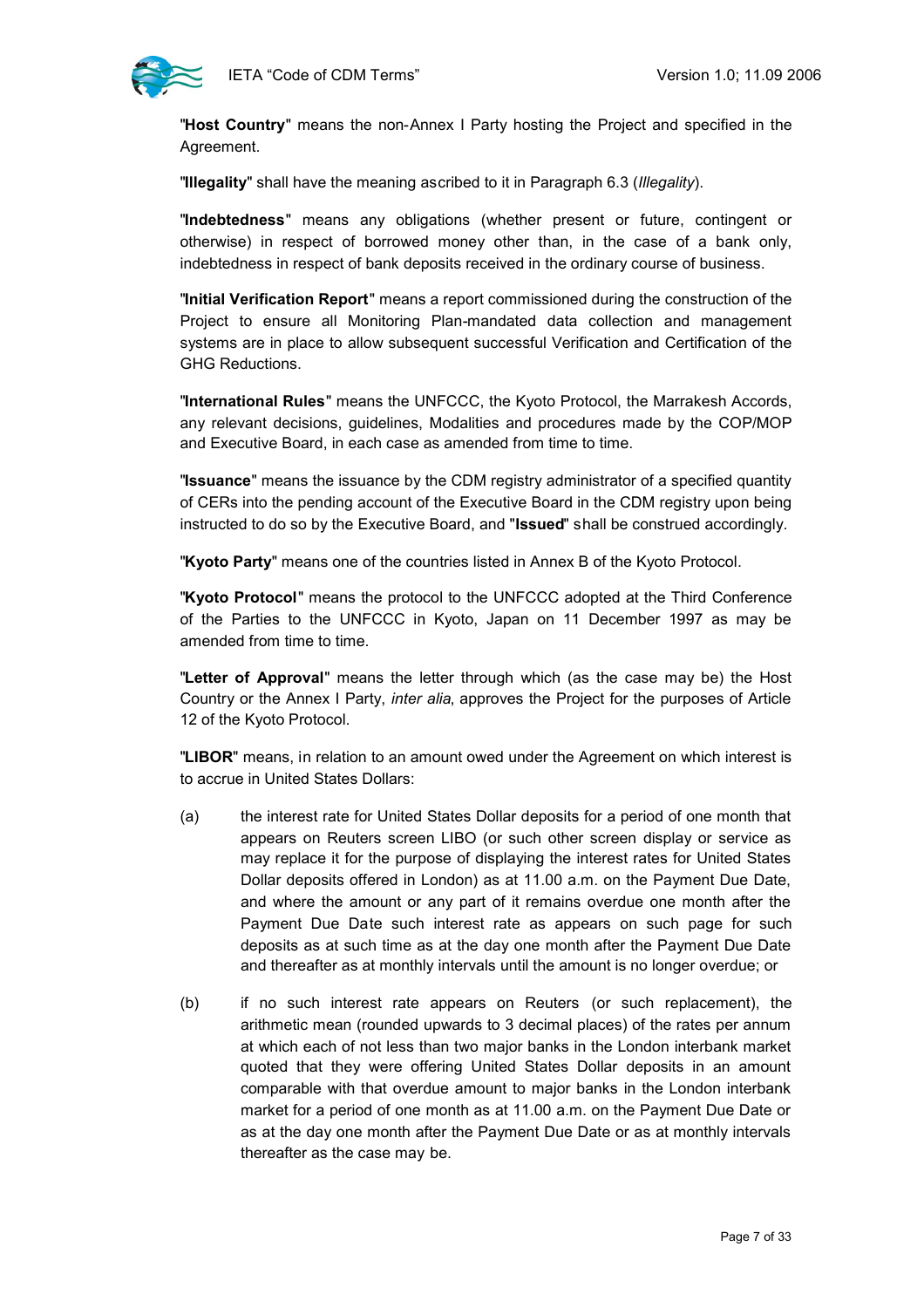

"**Linking Directive**" means the Directive of the European Parliament and of the Council amending Directive 2003/87/EC establishing a scheme for greenhouse gas emission allowance trading within the EU community, in respect of the Kyoto Protocol's project mechanisms.

"**Marrakesh Accords**" means Decision 2/CP.7 through Decision 24/CP.7 inclusive of the Conference of the Parties to the UNFCCC in its seventh session, held at Marrakesh, Morocco from 29 October to 10 November 2001 and as adopted by COP/MOP at the 1<sup>st</sup> meeting of COP/MOP on 28 November to 10 December 2005.

"**Material Adverse Change**" or "**MAC**" means the events listed in respect of Paragraph 6.1.7.

"**Modalities**" means the modalities of communication of Project Participants with the Executive Board which are indicated at the time of Registration by submitting a statement signed by all Project Participants which specify the method for all official communication to and from Project Participants with the Executive Board after submission for Registration of the PDD by a DOE, or any subsequent modalities of communication, which must be signed by all Project Participants, and may be submitted in replacement of the previous or existing modalities of communication.

"**Monitoring**" means activities of collecting and recording data in accordance with the PDD and (if applicable) the International Rules that allow the assessment of the GHG Reductions resulting from the Project pursuant to the terms of the Monitoring Plan.

"**Monitoring Plan**" means the plan included in the PDD pursuant to paragraph 53 of Decision 17/CP.7 of the Marrakesh Accords.

"**Monitoring Report**" means a report by or on behalf of the Project Participants setting out the quantity of GHG Reductions generated by the Project during the previous Crediting Period as monitored in accordance with the Monitoring Plan.

"**National Registry**" means a registry established by an Annex I Party that contains a number of accounts in compliance with the International Rules.

"**Non-Defaulting Party**" means the Party that is not the Defaulting Party.

"**Payment Due Date**" means the date on which a payment is due as specified in the Agreement.

"**Performance Assurance**" means a letter of credit, cash or other security in a form and amount and from an institution reasonably satisfactory to the Requesting Party.

"**Project**" means the measure, operation or an action that aims at reducing GHG emissions described in the Agreement to be implemented in accordance with the International Rules.

"**Project Commissioning Date**" means the date on which the Project is fully Commissioned.

"**Project Design Document**" or "**PDD**" means a description of the Project prepared in accordance with the International Rules.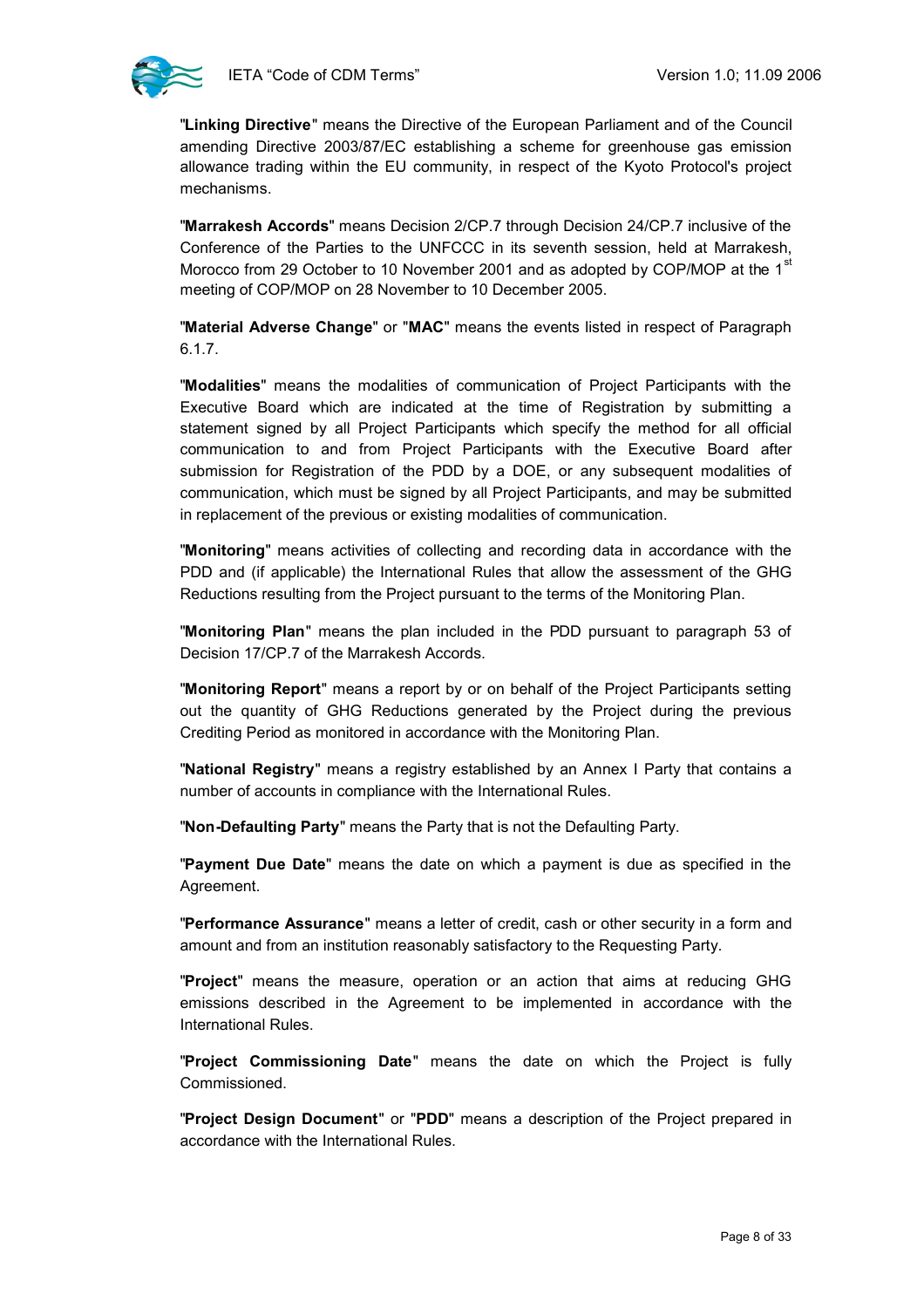

"**Project Documents**" means together or individually the Baseline Study, the PDD, the Monitoring Report, the Validation Report, the Verification Report, the Certification Report and the Host Country Letter of Approval or any other document as may be agreed between the Parties to be a Project Document.

"**Project Participant**" means any person that is:

- (a) a Kyoto Party providing the Letter of Approval that has expressly indicated its intention to be a project participant in either the PDD or as otherwise evidenced to the Secretariat; or
- (b) a private and/or public entity who has obtained Authorisation and is either listed as a project participant in the PDD or is otherwise expressly evidenced to the Secretariat.

"**Reasonable and Prudent Operator**" or "**RPO**" means a person acting in good faith and performing its contractual obligations exercising a degree of skill, diligence and prudence which would reasonably and ordinarily be expected from a skilled and experienced operator complying with the Applicable Rules, engaged in the same type of undertaking, under the same or similar circumstances and conditions, and any reference to the standards of an RPO shall be construed accordingly.

"**Registration**" or "**Registered**" means the formal acceptance by the Executive Board of a Validated Project as a CDM project activity in accordance with the requirements set in out in the International Rules.

"**Replacement CERs**" means CERs from the Project or from a CDM project activity which is supplied to the Buyer to replace any shortfall in the Contract Quantity as a result of a Delivery Failure by the Seller, so as to enable full Delivery of the Contract Quantity.

"**Requesting Party**" means the Party requesting Performance Assurance in accordance with Paragraph 6.1.7.

"**Required Authorisations**" means all governmental and other licences, authorisations, permits, consents, contracts and other approvals (if any) that are required to enable a Party to fulfil any of its obligations under the Agreement.

"**Revised Delivery Schedule**" means the revised schedule specified in Paragraph 6.2.2 or Paragraph 6.2.3.

"**Scheduled Delivery Date**" means the date(s) agreed between the Parties to this Agreement that represents the date(s) by which Delivery is to be completed.

"**Secretariat**" means the secretariat of the UNFCCC.

"**Seller's Market Damages**" means either (as specified in the Agreement):

- (a) the sum of:
	- (i) the positive difference (if any) between (i) the Unit Price multiplied by the Default Quantity and (ii) the price the Seller, acting in a commercially reasonable manner, does or would receive in an arm's length transaction for a quantity of CERs (of a similar type as the Contract Quantity) equal to the Default Quantity; plus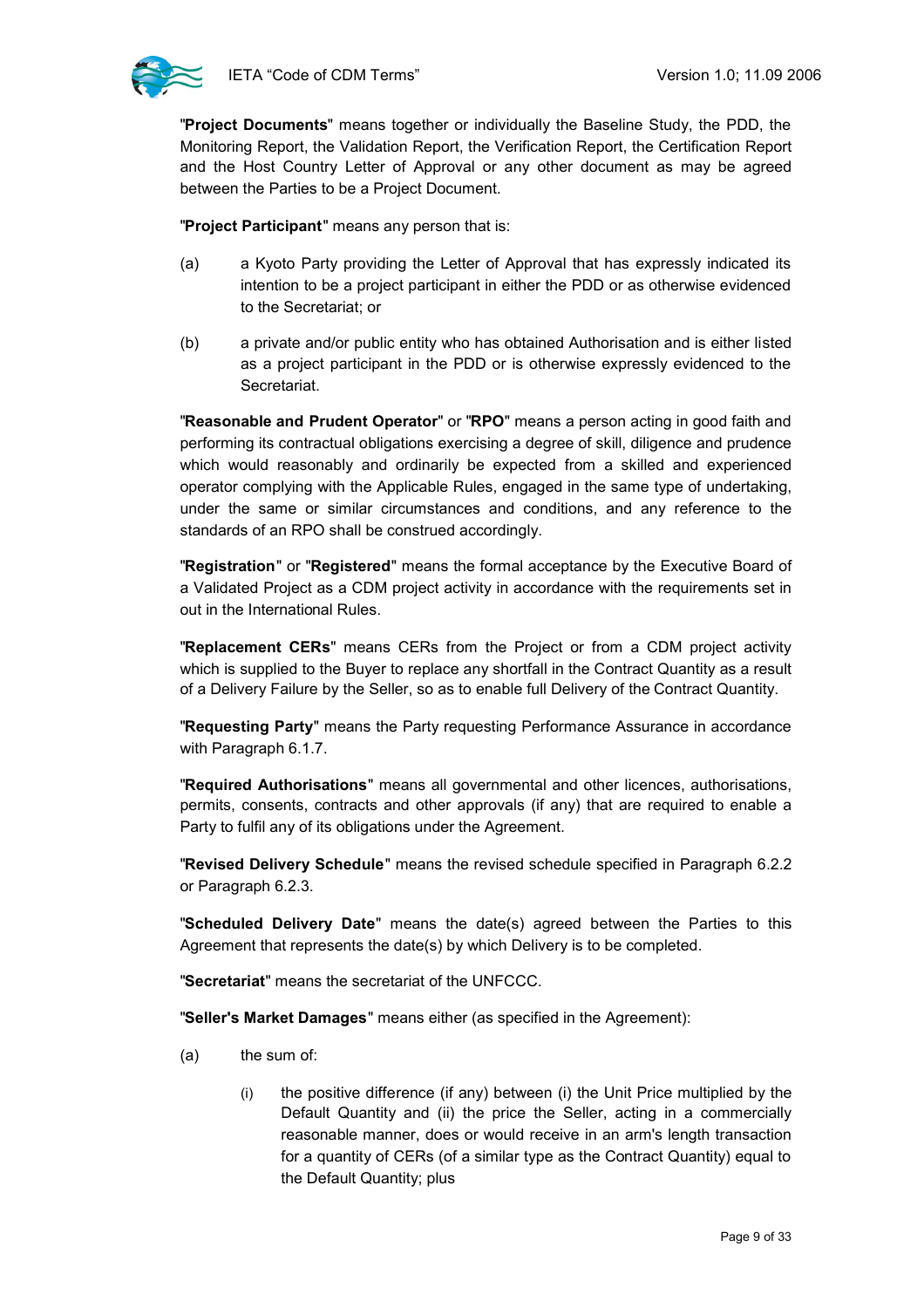

- (ii) interest at the Default Rate for the period from (and including) the Scheduled Delivery Date to (but excluding) the date the payment is made on the amount calculated pursuant to sub-paragraph (i) above; plus
- (iii) the amount of such reasonable costs and expenses which the Seller incurs in respect of the Default Quantity (including, without limitation, broker fees, commissions and legal fees).
- *or:*
- (b) the sum of:
	- (i) the positive difference (if any) between (i) the Unit Price multiplied by the Default Quantity and (ii) the price the Seller, does or would pay for a quantity of CERs (of a similar type as the Contract Quantity) equal to the Default Quantity where the price of CERs is calculated through the numeric average of quotes obtained from three separate independent third party dealers for the CER spot market price for CERs, and if on such date there is no CER spot market, the market price of CERs (of a similar type as the Contract Quantity) as reasonably determined by the Seller in a commercially reasonable manner; plus
	- (ii) interest at the Default Rate for the period from (and including) the Scheduled Delivery Date to (but excluding) the date the payment is made on the amount calculated pursuant to sub-paragraph (i) above; plus
	- (iii) the amount of such reasonable costs and expenses which the Seller incurs in respect of the Default Quantity (including, without limitation, broker fees, commissions and legal fees).
- *or:*
- (c) the sum of:
	- (i) the positive difference (if any) between (i) the Unit Price multiplied by the Default Quantity and (ii) the price the Seller, does or would pay for a quantity of CERs (of a similar type as the Contract Quantity) equal to the Default Quantity where the price of CERs is calculated by reference to the price published by the EU Allowance spot market price provider as specified in the Agreement, which shall be adjusted for a spread as specified in the Agreement, and if on such date there is no EU Allowance spot market price, the market price of CERs (of a similar type as the Contract Quantity) as reasonably determined by the Seller in a commercially reasonable manner, and (ii) the Unit Price multiplied by the Default Quantity; plus
	- (ii) interest at the Default Rate for the period from (and including) the Scheduled Delivery Date to (but excluding) the date the payment is made on the amount calculated pursuant to sub-paragraph (i) above; plus
	- (iii) the amount of such reasonable costs and expenses which the Seller incurs in respect of the Default Quantity (including, without limitation, broker fees, commissions and legal fees).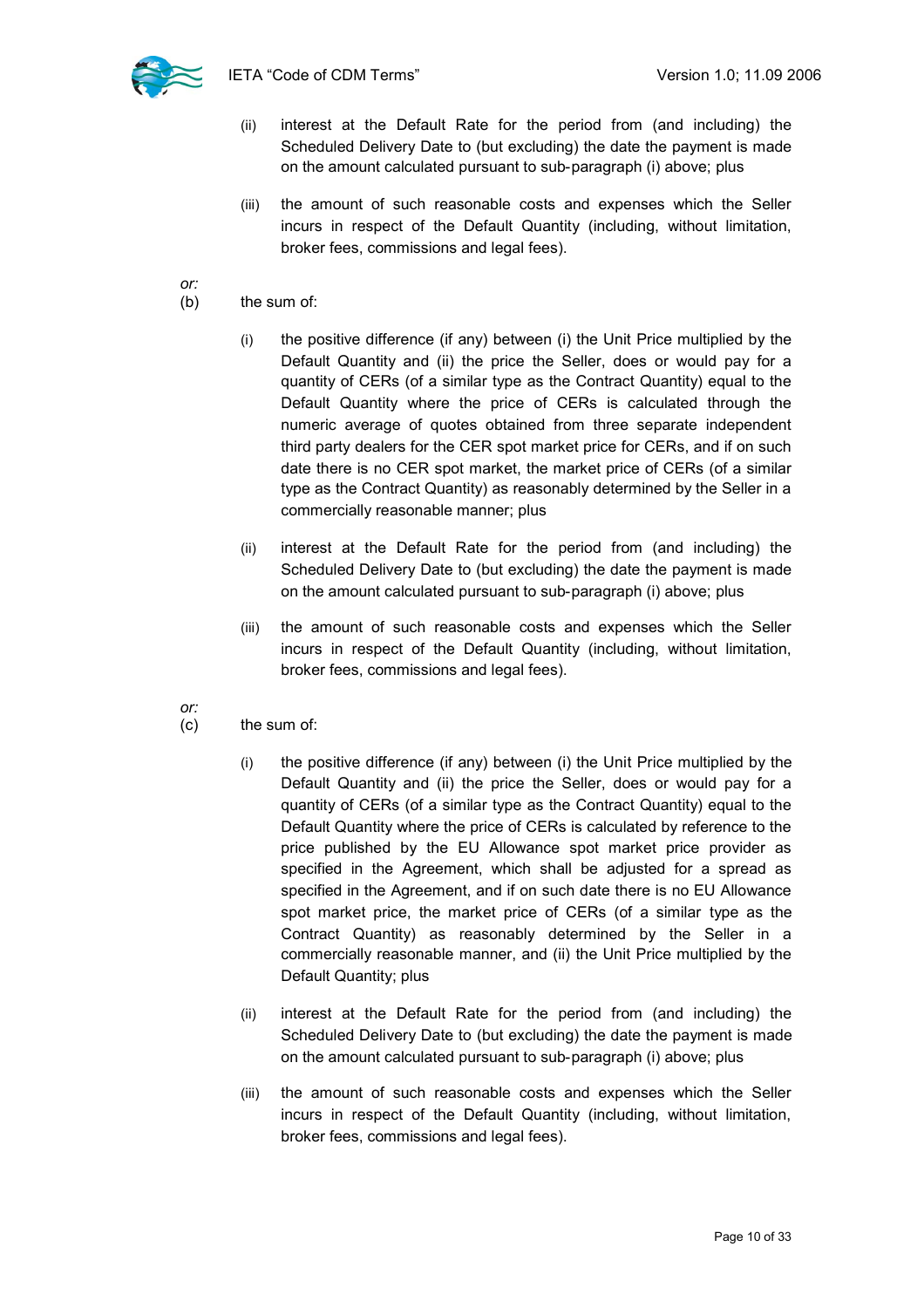

"**Share of Proceeds**" means any CERs deducted or other fees charged by the CDM registry administrator in accordance with the International Rules to cover administrative expenses and to assist in meeting costs of adaptation in accordance with the use of the term in the modalities and procedures for the Clean Development Mechanism (Decision 17.CP.7 of the Marrakesh Accords).

"**Tangible Net Worth**" means the sum of all paid up shareholder contributions to the share capital account or any other capital account ascribed for such purposes and any accumulated earnings less any accumulated retained losses and intangible assets including, but not limited to, goodwill.

"**Termination Date**" means the date the Agreement is terminated in accordance with Paragraph 6.5 (*Termination Rights*).

"**Third Party**" means a person other than the Buyer or the Seller.

"**Total Debt**" means, for a specified period, the sum of a person's Indebtedness (which includes debts payable to Affiliates as well as debt instruments to financial institutions).

"**UNFCCC**" means the United Nations Framework Convention on Climate Change adopted in New York on 9 May 1992.

"**Unit Price**" means the price per Contract Quantity CER specified in the Commercial Terms.

"**United States Dollars**" and "**US\$**" each means the lawful currency of the United States of America.

"**Validation**" and "**Validated**" means validation in accordance with the use of the term in the International Rules and refers to the process of independent evaluation of the PDD by a DOE in accordance with the International Rules.

"**Validation Report**" means a written report prepared and issued by the DOE of the Validation.

"**VAT**" means value added tax.

"**Verification**" and "**Verified**" each means the periodic review and ex post determination by a DOE of GHG Reductions pursuant to or in accordance with the International Rules and the PDD (that have occurred during the relevant Crediting Period).

"**Verification Report**" means a written report prepared and issued by the DOE of the Verification which assesses the Monitoring Report.

## 1.2 **Interpretation and construction**

- 1.2.1 Any reference to any document (including the Agreement) is to that document as varied, amended, novated, ratified or replaced from time to time.
- 1.2.2 Any reference to a "**Party**" includes that Party's executors, administrators, successors and permitted assigns, including any person taking by way of novation and, in the case of a trustee, includes any substituted or additional trustee.
- 1.2.3 A Party shall mean one or other of the parties to the Agreement and "**Parties**" is to be construed accordingly. For the avoidance of doubt, the use of the term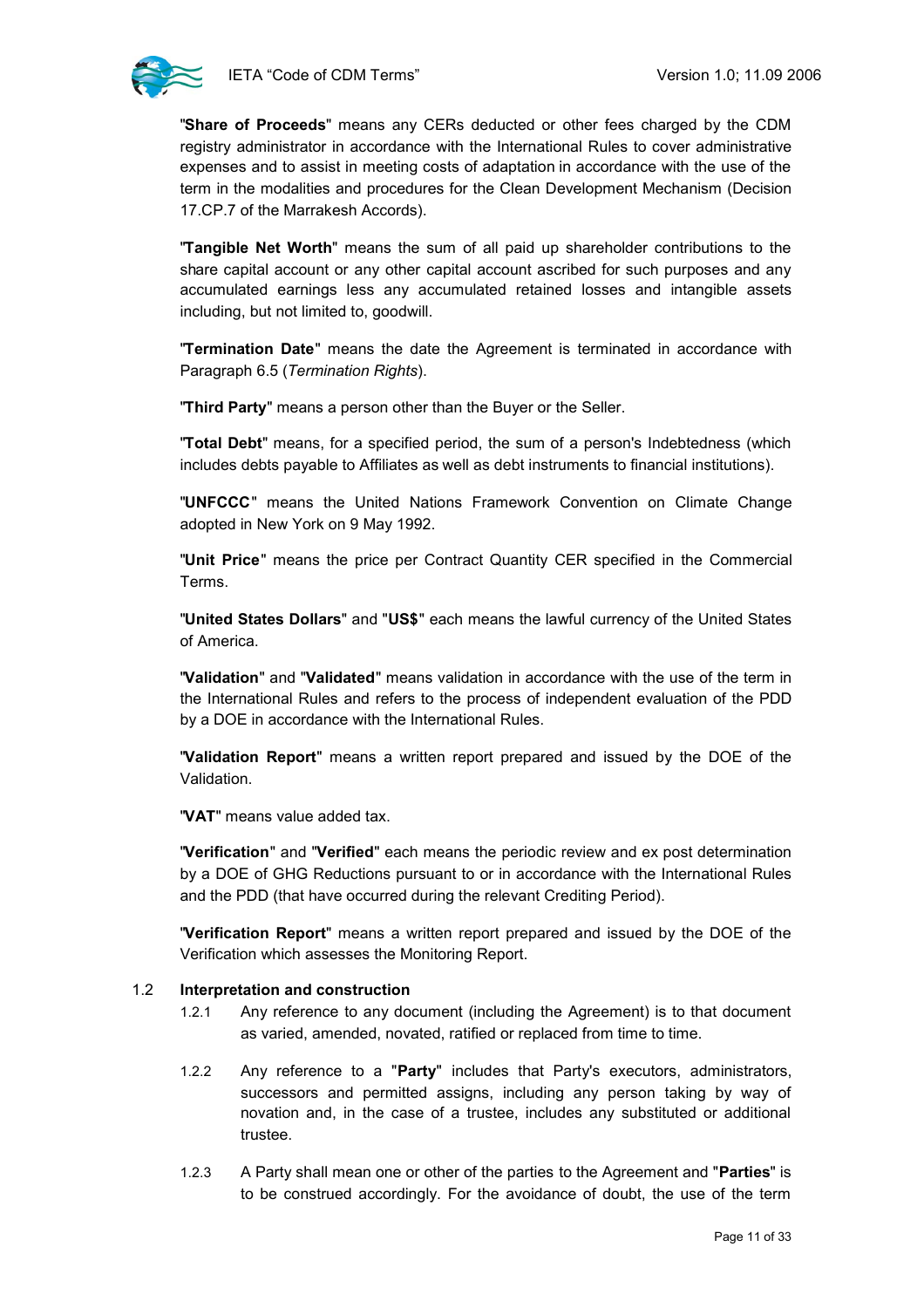

Party does not mean a "Party" as that term is referred to in the Kyoto Protocol to mean a signatory country to the Kyoto Protocol.

- 1.2.4 A reference to any Applicable Rules, statute or to any treaty or statutory provision includes any statutory modification or re-enactment of it or any treaty or statutory provision substituted for it, and all protocols, rules, Modalities, guidelines, procedures, ordinances, by-laws, regulations, rules and statutory instruments (however described) issued under it.
- 1.2.5 The terms of the Agreement shall be interpreted in a manner that is consistent with the International Rules.
- 1.2.6 Unless otherwise specified, any reference to "**time**" is to Central European Time and shall include Central European Winter Time and Central European Summer Time, as applicable.
- 1.2.7 Unless otherwise specified, whenever anything is to be done in the Agreement:
	- (a) by or not later than a Banking Day, or any period is to run to a Banking Day, such thing may be done by or such period is to run to 17:00 on that Banking Day;
	- (b) from or not earlier than a Banking Day, or any period is to run from a Banking Day, such thing may be done or such period is to run from 09:00 on that Banking Day or;
	- (c) on a Banking Day or Delivery Banking Day, it is to be treated as having been done on the next following Banking Day if it is done after 17:00 on that Banking Day (as the case may be);
	- (d) by or not later than a day or any period is to run to a day, such thing may be done or such period is to run up to the end of that day; and
	- (e) from or not earlier than a day or any period is to run from a day, such thing may be done or such period is to run from the start of that day.
- 1.2.8 Unless otherwise specified, any reference to a sum of money is to that sum of money in the Base Currency.
- 1.2.9 Unless otherwise specified, references to an Article or Paragraph shall be a reference to an Article or Paragraph of this Code of CDM Terms.
- 1.2.10 Headings are for ease of reference only.
- 1.2.11 The singular includes the plural and *vice versa*.
- 1.2.12 References to a "**person**" shall be construed as a reference to any person, firm, company, corporation, government, state and agency of a state or any association or partnership (whether or not having separate legal personality) of two or more of the foregoing.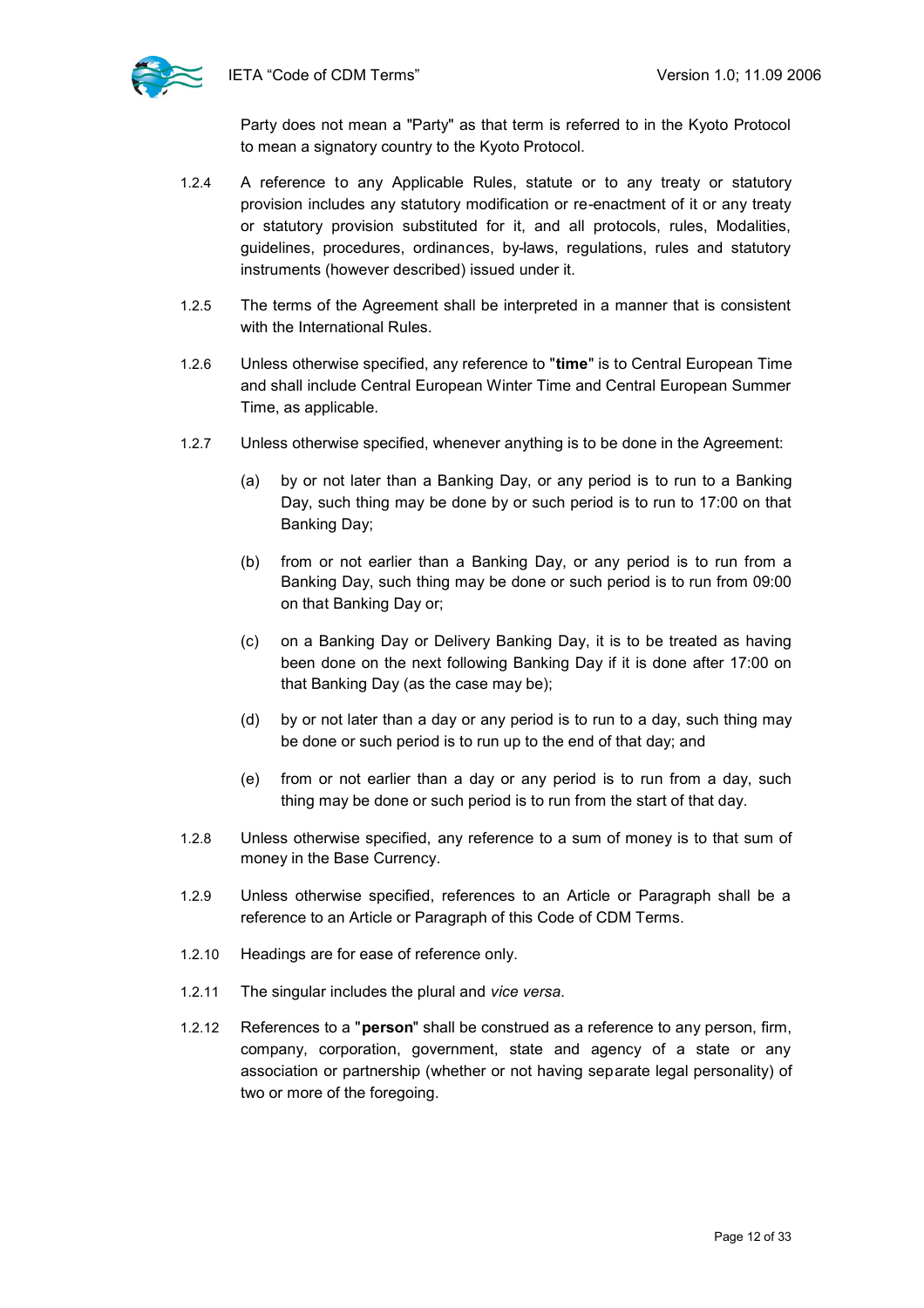

## 2. **ARTICLE 2: CONDITIONS PRECEDENT**

#### 2.1 **Conditions precedent**

Unless Paragraph 2.3 (*Disapplication of Conditions Precedent*) applies, the Parties' obligations under the Agreement are, unless otherwise specified, conditional upon the following:

- 2.1.1 Evidence of Capacity and Authority
	- (a) each Party delivering to the other evidence of such Party's capacity and authority to enter into the Agreement, including (if requested by the other Party) evidence of the authority and specimen signatures of the person or persons executing the Agreement on behalf of such Party.
- 2.1.2 Letter of Approval
	- (a) the Seller having obtained a Letter of Approval from the Host Country.
- 2.1.3 Project requirements
	- (a) the Host Country having Authorised the Seller to participate in the Project.
- 2.1.4 Credit Support
	- (a) the Seller having delivered a Credit Support Document, if applicable, to the Buyer; or
	- (b) the Buyer having delivered a Credit Support Document, if applicable to the Seller.

## 2.2 **Notification of fulfilment of conditions precedent**

To the extent that the Party is aware of such fulfilment, each Party shall notify the other Party in writing upon the fulfilment of the conditions precedent applicable to it.

## 2.3 **Disapplication of conditions precedent**

If this paragraph is specified as applying in the Agreement, then the obligations of the Parties to which this paragraph is specified to apply in the Agreement shall come into effect on the date of the Agreement notwithstanding that the conditions precedent in this Article have not been met.

## 3. **ARTICLE 3: OBLIGATIONS OF THE SELLER**

## 3.1 **Initial Verification**

3.1.1 Unless the Project has already been commissioned, the Seller shall notify the Buyer in writing of the expected Project Commissioning Date at least ten (10) Banking Days prior to its Commissioning.

*either:*

3.1.2

- (a) The Seller shall arrange for an Initial Verification Report to be prepared for the Project by a DOE.
- (b) If Paragraph 3.1.1 applies, upon receipt of notification pursuant to Paragraph 3.1.1, the Buyer has the right (upon giving written notice to the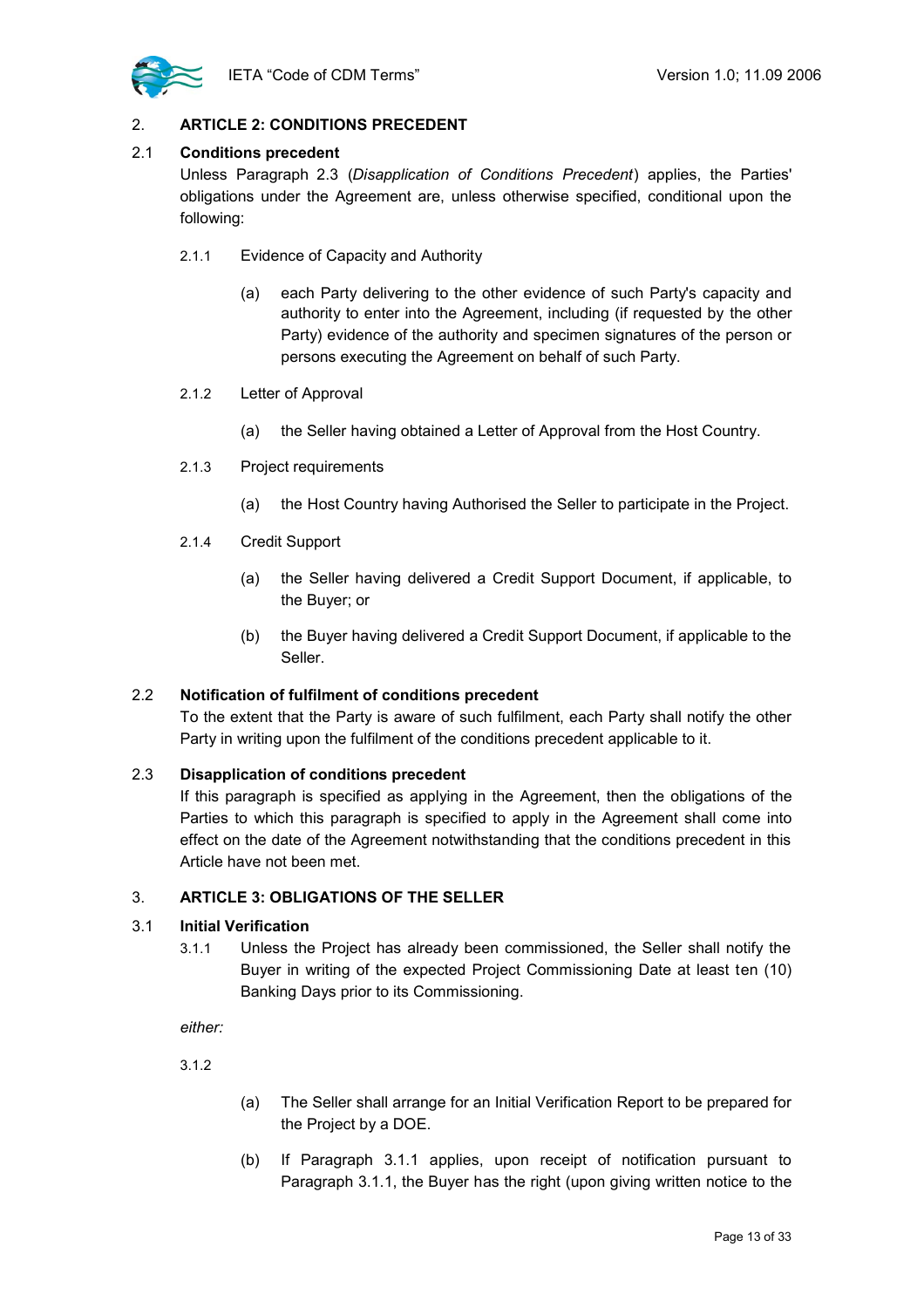

Seller) to receive copies of evidence of the Seller's instructions to the relevant DOE to prepare an Initial Verification Report.

*or:*

3.1.3

- (a) If Paragraph 3.1.1 applies, upon receipt of notification pursuant to Paragraph 3.1.1, the Buyer has the right to arrange for an Initial Verification Report to be prepared for the Project by a DOE.
- (b) Acting as an RPO, the Seller shall use its reasonable endeavours to provide the relevant DOE with documents required to enable the Project to be Registered.
- 3.1.4 In the event that the Initial Verification Report indicates that the Project is not in compliance with the International Rules on Monitoring requirements and, in the opinion of the relevant DOE, there is no reasonable prospect of such compliance being obtained within a further period of three (3) months (or such other period specified in the Agreement) then the Buyer may terminate the Agreement by giving notice to the Seller. In the event of such termination, unless otherwise specified in the Agreement, the Buyer and the Seller shall have no further obligations to each other and any existing obligations, other than those specified to survive the termination of the Agreement, will be discharged.

## 3.2 **Selection of Designated Operational Entity**

3.2.1 *either*:

- (a) The Seller shall, acting as an RPO, appoint a DOE for the purpose of Validation of the Project.
- *or:*
- (b) The Seller shall select and contract with a DOE to undertake Validation of the Project from a shortlist of DOEs mutually agreed with the Buyer.
- 3.2.2 The Seller shall inform the Buyer, if it has not already done so, of the name of the relevant DOE as soon as the DOE has been appointed.

# 3.3 **Validation and Registration**

*either:*

3.3.1 Unless the Project has already been Registered, the Seller shall prepare the PDD, including the Baseline Study, and submit the PDD and any relevant supporting documents as required by the International Rules for Validation.

*or:*

3.3.2 Unless the Project has already been Registered, the Seller shall ensure that the Project has a Crediting Period of either (a) seven (7) years, to be renewed twice, adding up to a total Crediting Period of twenty-one (21) years or (b) ten (10) years; and shall inform the Buyer of the selected Crediting Period as soon as possible.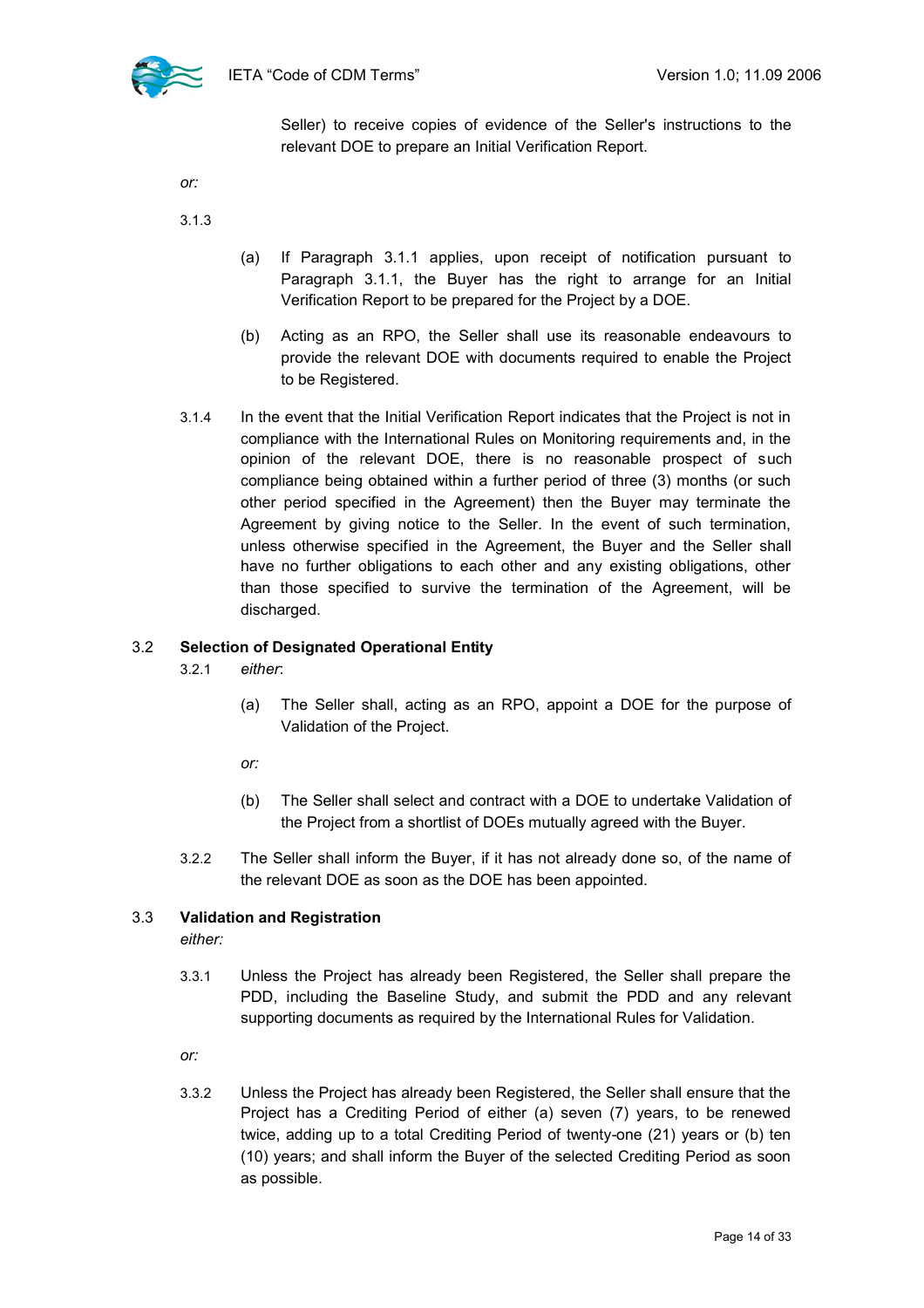

*or:*

3.3.3 Unless the Project has already been Registered, the Seller shall instruct the relevant DOE to submit a request for Registration to the Executive Board in the form of the Validation Report. In the event that the Executive Board does not accept Registration of the Project, then the Seller shall use all reasonable endeavours to make the appropriate revisions and resubmit the Project for Validation and subsequent Registration at the earliest possible date.

## 3.4 **Monitoring Plan**

- 3.4.1 The Seller shall provide the Buyer with a copy of the Monitoring Plan promptly upon the reasonable request of the Buyer.
- 3.4.2 The Seller shall fully implement the Monitoring Plan no later than the Commissioning.
- 3.4.3 The Seller shall ensure the Project is maintained and prepared to allow for Verification and Certification as required by the Monitoring Plan.
- 3.4.4 The Seller shall install, operate and maintain the facilities and equipment, and employ and train staff, necessary for gathering all such data as may be required by the Monitoring Plan.
- 3.4.5 The Seller shall establish and maintain data measurement and collection systems for all indicators listed in the Monitoring Plan.
- 3.4.6 The Seller shall observe, implement and meet all other requirements contained in the Monitoring Plan.

## 3.5 **Verification and Certification of CERs**

- 3.5.1 *either:*
	- (a) Acting as an RPO, the Seller shall at least once a year (or other monitoring period as may be selected by the Seller) prepare a Monitoring Report and deliver it to the Buyer.

*or:*

- (b) Acting as an RPO, the Seller shall at least once a year (or more frequently for such other period as reasonably requested by the Buyer) prepare a Monitoring Report and deliver it to the Buyer.
- 3.5.2 The Seller shall contract a DOE to Verify and Certify GHG Reductions generated by the Project sufficiently in advance of a Scheduled Delivery Date to enable Issuance of the Contract Quantity such that they can be Delivered to the Buyer on that Scheduled Delivery Date.
- 3.5.3 In the event of any discrepancy between the Monitoring Report and the Verification Report, the Verification Report shall prevail.

## 3.6 **Project Operation and Management**

3.6.1 The Seller shall carry out the Project in accordance with the Monitoring Plan, all Applicable Rules and the provisions of the Agreement.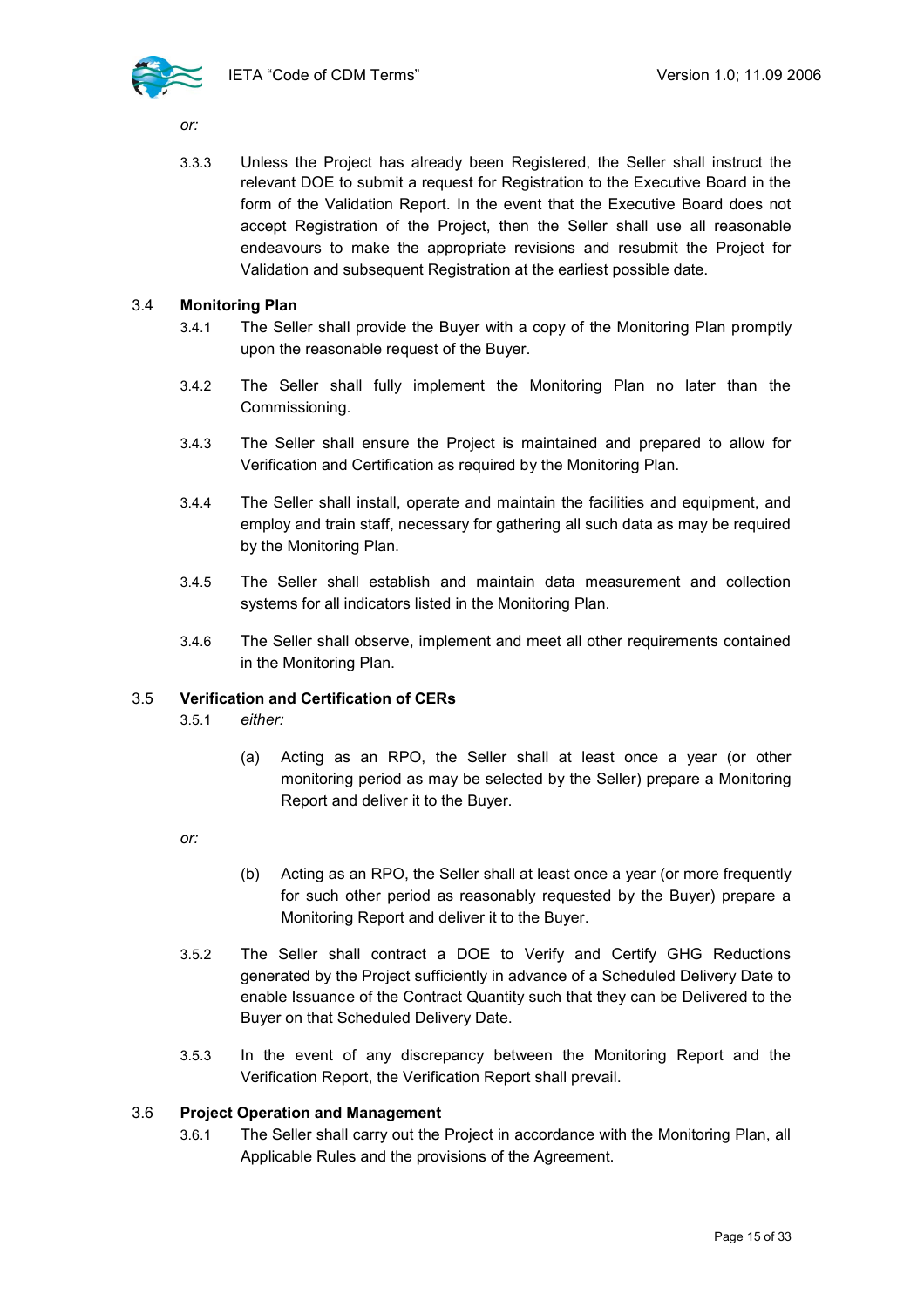

- 3.6.2 The Seller shall at all times operate and maintain its plant, machinery, equipment and other property, and from time to time, promptly as needed, make all necessary repairs and renewals thereof, all in accordance with sound engineering, financial and environmental practices.
- 3.6.3 The Seller shall satisfy any obligations in respect of applications for all Required Authorisations required by Applicable Rules to implement, operate and maintain the Project.
- 3.6.4 The Seller shall keep the Project insured in accordance with all Applicable Rules and prudent industry practice, which may be in the form of self-insurance.

## 3.7 **Delivery of the Contract Quantity**

- 3.7.1 On each Scheduled Delivery Date the Seller shall procure Delivery of the Contract Quantity due on that Scheduled Delivery Date to the Buyer's Registry Account.
- 3.7.2 If, prior to Delivery of the full Contract Quantity, alternative delivery structures are established pursuant to the International Rules, the Buyer may require the Seller to Deliver the remainder of the Contract Quantity by such alternative structure by giving the Seller written notice to this effect, provided that the Seller would not incur any additional costs.
- 3.7.3 Delivery to Affiliates
	- (a) The Seller agrees that the Buyer may nominate any of its Affiliates to receive Delivery instead of itself, provided that such Affiliate(s) have secured Project Participant status with respect to the Project.
	- (b) If the Buyer nominates an Affiliate to receive Delivery in accordance with this Paragraph:
		- (i) the Buyer agrees that the Seller's obligation to Deliver to the Buyer the Contract Quantity shall be discharged upon Delivery to the Affiliate;
		- (ii) the Seller shall use reasonable efforts to assist the Affiliate in securing the status of Project Participant as if the references in Paragraph 3.8 (*Addition of Buyer as Project Participant*) below to "the Buyer" were references to the Affiliate; and
		- (iii) any additional costs resulting from Delivery to the Affiliate rather than Delivery to the Buyer shall be borne by the Buyer.
- 3.7.4 The Seller may Deliver the Contract Quantity due on a Scheduled Delivery Date in advance of that Scheduled Delivery Date, provided that the Seller gives the Buyer at least thirty (30) Banking Days' written notice of such advance Delivery.

## 3.8 **Addition of Buyer as Project Participant**

The Seller shall be obliged to add the Buyer to the PDD as a Project Participant, to the extent that it has obtained an Authorisation, prior to submission of the PDD for Registration. To the extent that Buyer obtains such Authorisation after the PDD has been submitted for Registration or the Project has already been Registered, the Seller will use its reasonable endeavours to add the Buyer as a Project Participant as soon as possible thereafter. Accordingly, the Seller will submit a request for change in Project Participants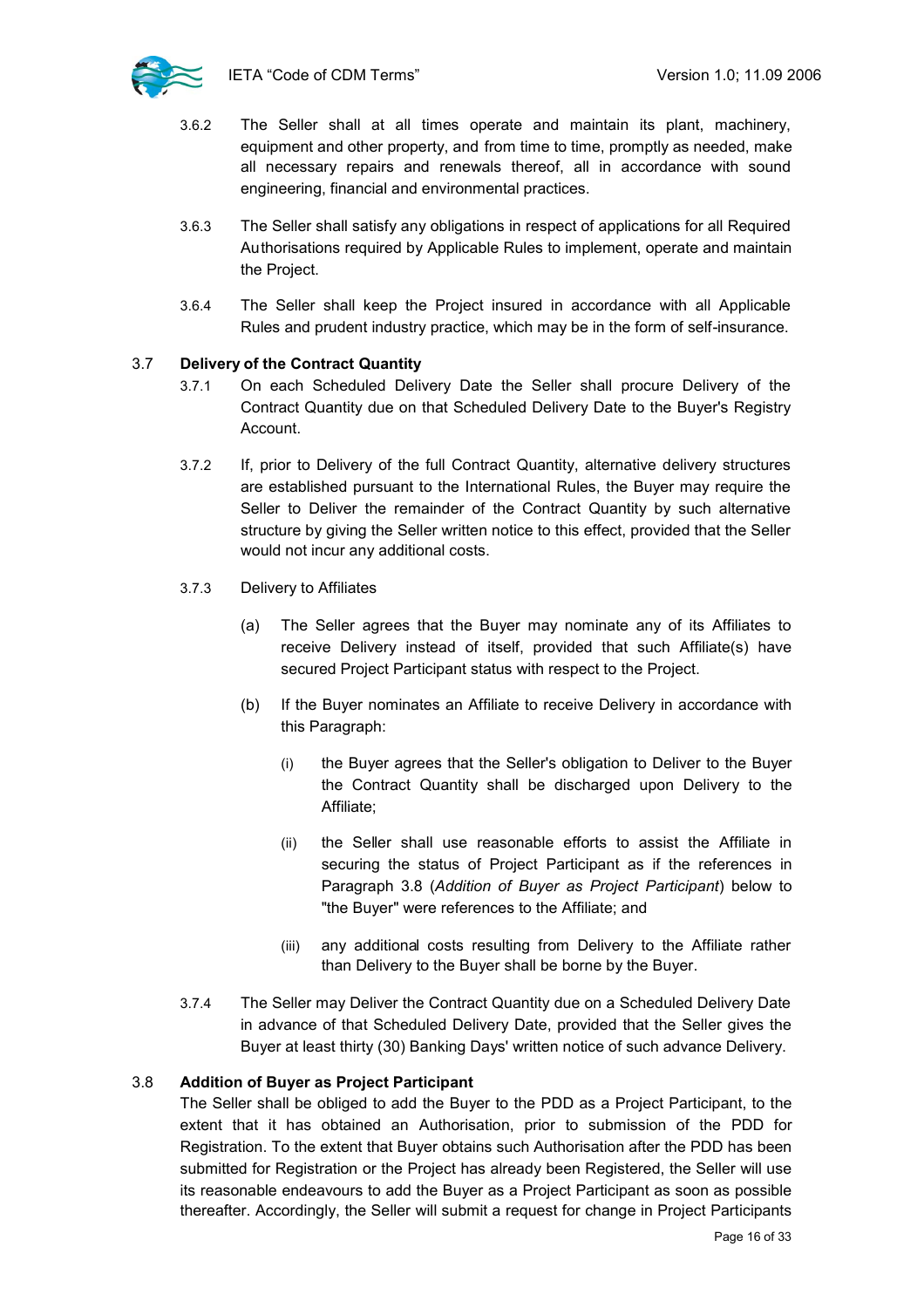

and all accompanying documentation to the Executive Board to that effect. The Seller will use its reasonable endeavours to procure that all other Project Participants (if any) will sign any documentation necessary to add the Buyer as a Project Participant.

#### 3.9 **Invoice**

*either*:

3.9.1 The Seller shall send an invoice to the Buyer within ten (10) Banking Days of each Delivery.

*or*:

3.9.2 The Seller shall send an invoice or receipt, as the case may be, upon the written request of the Buyer in respect of the Deliveries specified in the written request.

## 4. **ARTICLE 4: OBLIGATIONS OF THE BUYER**

#### 4.1 **Authorisation**

- 4.1.1 The Buyer shall, to the standard of an RPO, endeavour to secure Authorisation for the Project.
- 4.1.2 The Buyer shall establish and maintain account(s) in one or more National Registries and/or the CDM registry to the extent that it is necessary for it to receive Delivery from the Seller. The National Registries shall be in the jurisdiction(s) from which the Buyer obtained the Authorisation. The Buyer shall provide the Seller with details of the account into which Delivery will be effected (if not the Buyer's Registry Account specified in the Agreement) at least ten (10) Banking Days prior to each Delivery.
- 4.1.3 If at the date of execution of the Agreement, the Buyer has not obtained Authorisation, the Buyer shall provide the Seller with the expected schedule for obtaining such Authorisation(s). The Buyer shall also provide the Seller with a periodic update of such progress when requested by the Seller so long as such requests are no more frequent than on a monthly basis.

#### 4.2 **Purchase of the Contract Quantity**

- 4.2.1 The Buyer shall be obliged to accept Delivery of the Contract Quantity when so tendered provided that such tender is pursuant to the terms of the Agreement between the Buyer and the Seller.
- 4.2.2 Except (for the avoidance of doubt) as provided in Paragraph 8.6 (*Share of Proceeds*), the Buyer shall reimburse the Seller within ten (10) Banking Days of receipt of an invoice for any costs paid by the Seller in connection with the forwarding of the Contract Quantity to the Buyer's Registry Account.

#### 4.3 **Payment**

- 4.3.1 The Buyer shall purchase and promptly pay for the Contract Quantity Delivered on a Scheduled Delivery Date no later than the Payment Due Date corresponding to that Scheduled Delivery Date.
- 4.3.2 Payment by the Buyer shall be to an account in a bank nominated by the Seller as specified in the Commercial Terms or as notified to the Buyer at least ten (10) Banking Days prior to a Payment Due Date.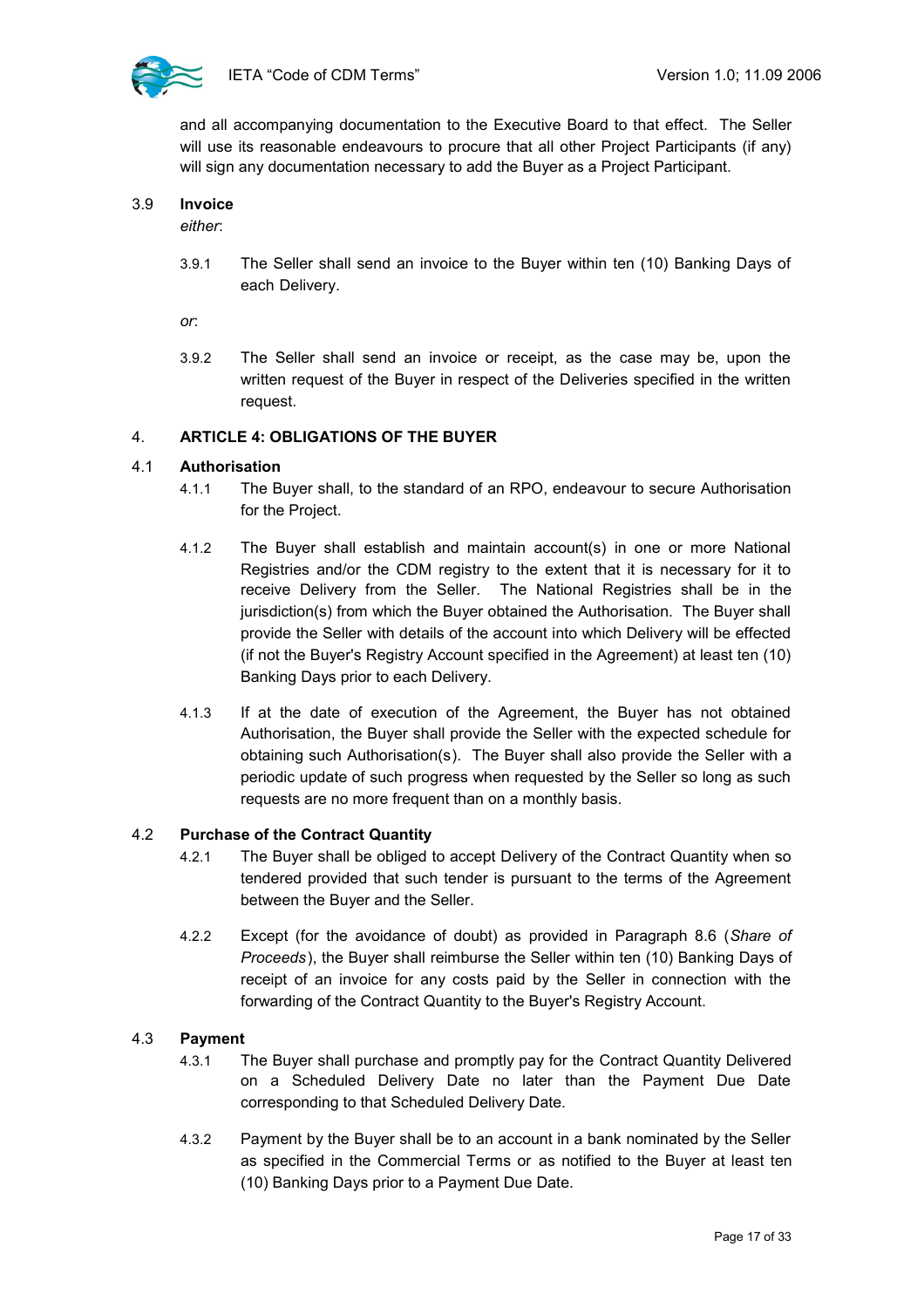

4.3.3 The Seller will be entitled to interest at the Default Rate on the invoiced amount if the Buyer fails to make any payment due within the time specified in the Agreement.

## 4.4 **Communication with the Executive Board**

*either:*

- 4.4.1 The Buyer acknowledges that the Seller or such other Project Participant as the Seller may nominate shall be the Focal Point.
- 4.4.2 The Buyer agrees to sign any amendments to the Modalities (including because of the addition of a Project Participant) as requested by the Seller from time to time, provided that such amendments are not to the prejudice of the Buyer's rights under the Agreement.

*or:*

- 4.4.3 The Seller shall, in order to assist the Buyer to carry out its obligations under this Paragraph, promptly upon written request provide the Buyer with a copy of any communication that it sends to, or receives from, the Executive Board.
- 4.4.4 The Parties agree that the Buyer shall be the Focal Point. The Buyer shall as Focal Point provide the Seller with a copy of any communication that it sends to, or receives from, the Executive Board. Any Executive Board communications sent to or received by the Seller with respect to the Project shall be immediately forwarded to the Buyer.
- 4.4.5 The Buyer shall have the right to veto any proposed Project Participants in respect of the Project until such time as the Contract Quantity has been Delivered.

#### 5. **ARTICLE 5: REPRESENTATIONS, WARRANTIES AND UNDERTAKINGS**

## 5.1 **Representations, warranties and undertakings given by the Buyer**

The Buyer makes the following representations, warranties and undertakings on the date of the Agreement and on each date on which it accepts a Delivery of the Contract Quantity:

- 5.1.1 Its obligations under the Agreement and any Credit Support Document which it has obtained constitute its legal, valid and binding obligations, enforceable in accordance with their respective terms subject to applicable bankruptcy, reorganisation, insolvency, moratorium or similar laws affecting creditors' rights generally and to equitable principles of general application.
- 5.1.2 No Event of Default, or event that with notice or lapse of time or both would constitute an Event of Default, has occurred with respect to it and no such event would occur as a result of its entering into or performing its obligations under the Agreement or any Credit Support Document which it has obtained.
- 5.1.3 No litigation, arbitration or administrative suit or proceeding at law or in equity or before any court, tribunal, governmental body, agency, official or arbitrator is pending or, so far as it is aware, threatened against it or, if applicable, any provider of a Credit Support Document that would, if adversely determined, result in a material adverse change in its financial condition or its ability to perform its obligations under the Agreement or any Credit Support Document to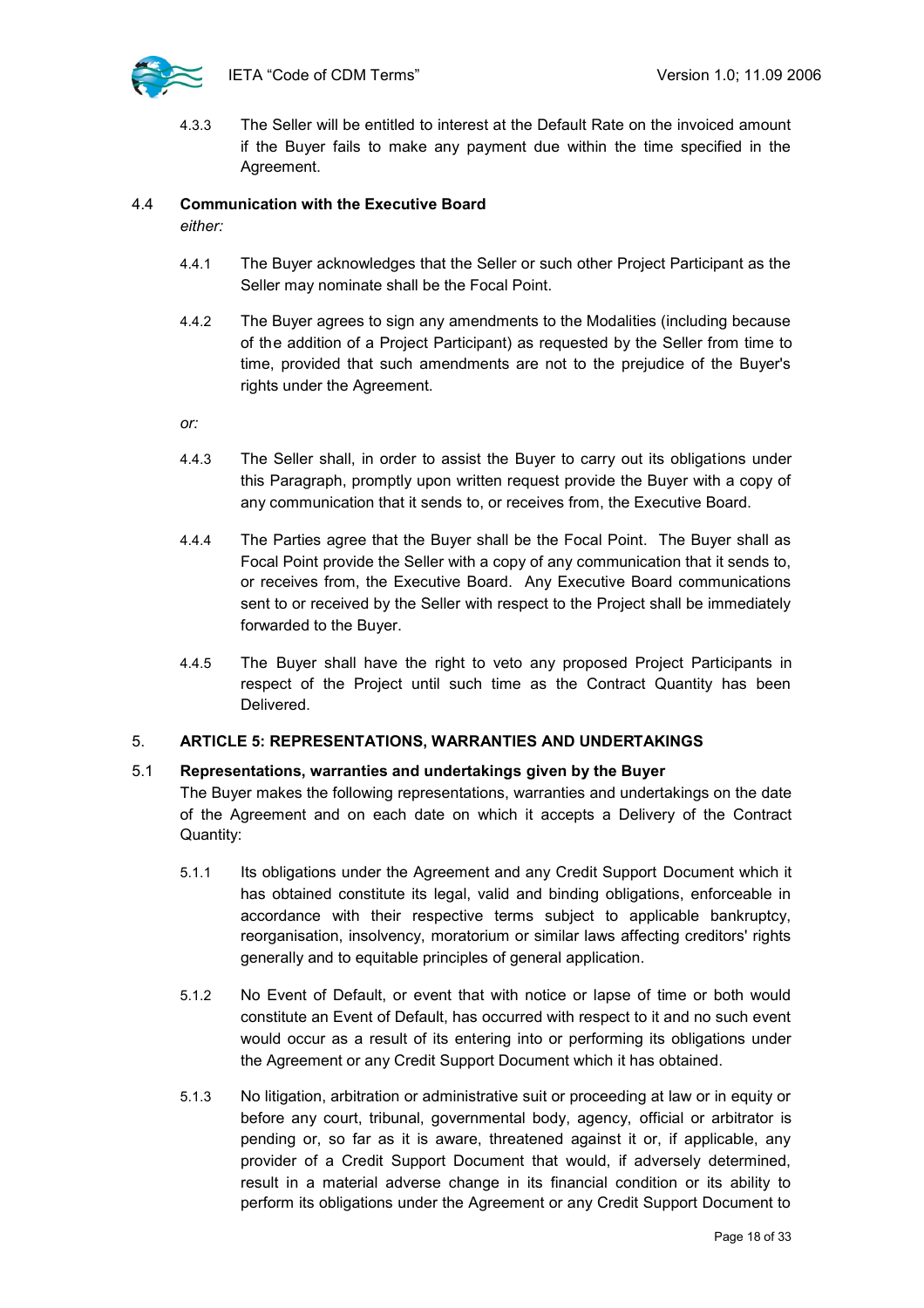

which it is a party, or that is likely to affect the legality, validity or enforceability against it of the Agreement or that Credit Support Document or its ability to perform its obligations under the Agreement or that Credit Support Document.

- 5.1.4 It has entered into the Agreement and any Credit Support Document to which it is a party after a full opportunity to review their terms and conditions, has a full understanding of those terms and conditions and of their risks, and is capable of assuming those risks.
- 5.1.5 All applicable information (other than, for the avoidance of doubt, audited financial statements, which shall be prepared in accordance with generally accepted accounting principles in the jurisdiction of the Buyer) that is furnished in writing by or on behalf of it to the other Party and is identified as being subject to or connected to the Agreement is, as of the date it is furnished to the other party, true, accurate and complete in every material respect.

## 5.2 **Representations, warranties and undertakings given by the Seller**

The Seller makes the following representations, warranties and undertakings on the date of the Agreement and on each date on which it makes a Delivery of the Contract Quantity:

- 5.2.1 Its obligations under the Agreement and any Credit Support Document which it has obtained constitute its legal, valid and binding obligations, enforceable in accordance with their respective terms subject to applicable bankruptcy, reorganisation, insolvency, moratorium or similar laws affecting creditors' rights generally and to equitable principles of general application.
- 5.2.2 No Event of Default, or event that with notice or lapse of time or both would constitute an Event of Default, has occurred with respect to it and no such event would occur as a result of its entering into or performing its obligations under the Agreement or any Credit Support Document which it has obtained.
- 5.2.3 No litigation, arbitration or administrative suit or proceeding at law or in equity or before any court, tribunal, governmental body, agency, official or arbitrator is pending or, so far as it is aware, threatened against it or, if applicable, any provider of a Credit Support Document that would, if adversely determined, result in a material adverse change in its financial condition or its ability to perform its obligations under the Agreement or any Credit Support Document to which it is a party, or that is likely to affect the legality, validity or enforceability against it of the Agreement or that Credit Support Document or its ability to perform its obligations under the Agreement or that Credit Support Document.
- 5.2.4 It has entered into the Agreement and any Credit Support Document to which it is a party after a full opportunity to review their terms and conditions, has a full understanding of those terms and conditions and of their risks, and is capable of assuming those risks.
- 5.2.5 All applicable information (other than, for the avoidance of doubt, audited financial statements, which shall be prepared in accordance with generally accepted accounting principles in the jurisdiction of the Seller) that is furnished in writing by or on behalf of it to the other Party and is identified as being subject to or connected to the Agreement is, as of the date it is furnished to the other Party, true, accurate and complete in every material respect.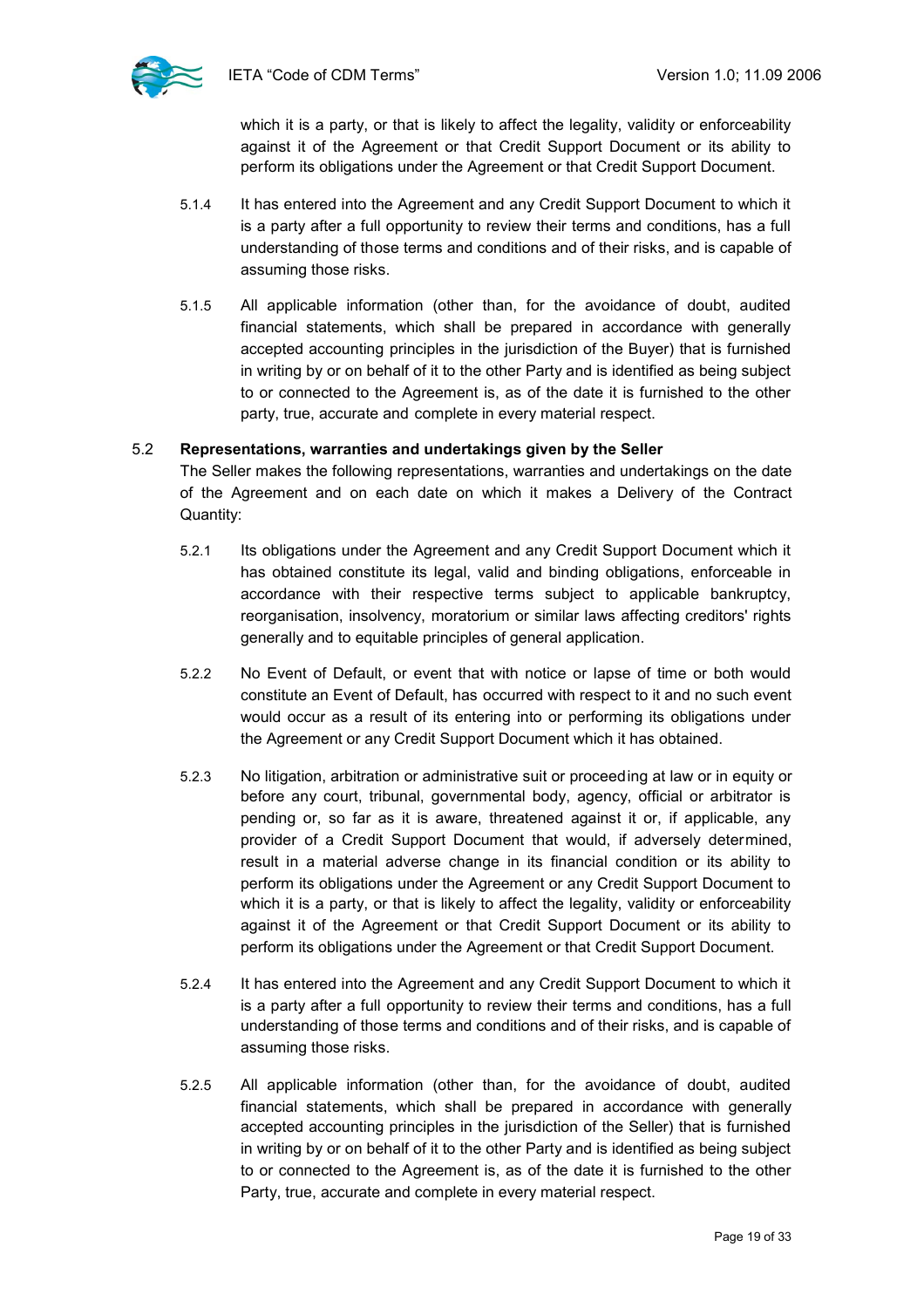

- 5.2.6 It has and will construct, operate and maintain the Project, or will procure that the Project is constructed, operated and maintained, in compliance with all Applicable Rules.
- 5.2.7 Other than as contemplated by the Agreement it has not sold, transferred, assigned, licensed, disposed of, granted or otherwise created any interest in the Contract Quantity.
- 5.2.8 At the time of each Delivery, the Buyer will receive good title to the Contract Quantity free of any mortgage, charge, pledge, lien or other security interest in favour of any person created by, or connected to, the Seller.

Promptly upon the reasonable written request of the Buyer, it will provide the Buyer with copies of all Project Documents and any updates to the Project Documents.

#### 6. **ARTICLE 6: TERMINATION**

## 6.1 **Events of Default**

The occurrence at any time with respect to a Party of any of the following events in this Paragraph 6.1 as are specified in the Agreement shall be an Event of Default with respect to such Party:

- 6.1.1 **Non-payment**. The Party fails to pay any amount when due under the Agreement, and that failure is not remedied within three (3) Banking Days of the Non-Defaulting Party giving the Defaulting Party notice of that failure.
- 6.1.2 **Representation or Warranty**. Any representation or warranty made, or deemed to have been made, by the Party in the Agreement, or by the Party or its Credit Support Provider in a Credit Support Document, proves to have been false or materially misleading at the time it was made or was deemed to have been made.
- 6.1.3 **Material Obligations**. The Party fails to perform a material obligation under the Agreement (other than a failure to Deliver or any other obligation specifically referred to in this Article) and that failure is not remedied within five (5) Banking Days of the Non-Defaulting Party giving the Defaulting Party notice of that failure.
- 6.1.4 **Insolvency**. The Party or any Credit Support Provider of the Party:
	- (a) is dissolved (other than pursuant to a consolidation, amalgamation or merger);
	- (b) becomes insolvent or is unable to pay its debts generally as they fall due, fails generally to pay, or admits in writing its inability generally to pay its debts as they become due;
	- (c) makes a general assignment, arrangement, composition or other arrangement with or for the benefit of its creditors;
	- (d) institutes or has instituted against it a proceeding seeking a judgment of insolvency or bankruptcy or any other relief under any bankruptcy or insolvency law or other similar law affecting creditors' rights, or a petition is presented for its winding-up or liquidation, and, in the case of any such proceeding or petition instituted or presented against it, that proceeding or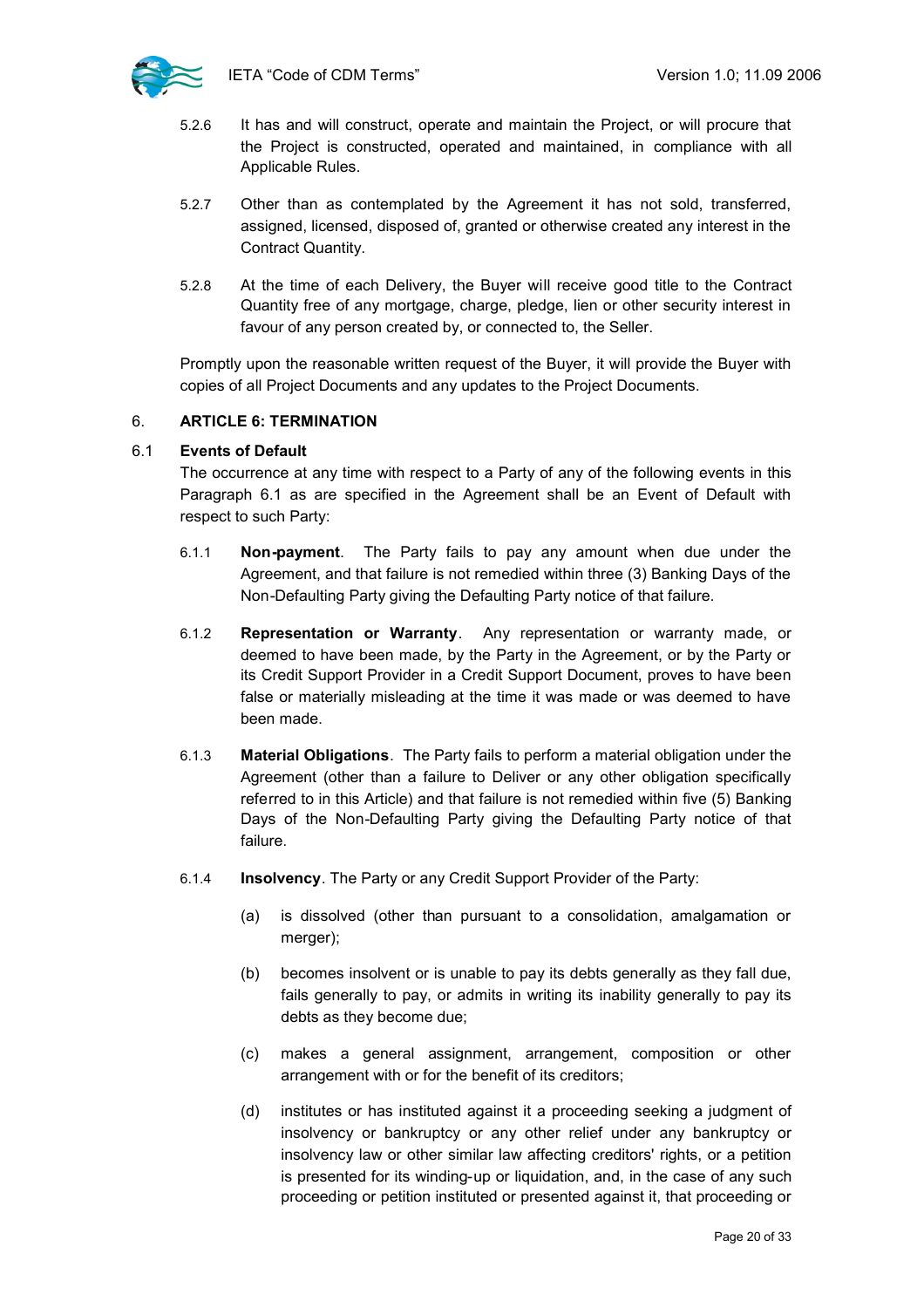

petition (A) results in a judgment of insolvency or bankruptcy or the entry of an order for relief or the making of an order for its winding-up or liquidation or (B) is not withdrawn, dismissed, discharged, stayed or restrained in each case within thirty (30) days of the institution or presentation of that proceeding or petition;

- (e) has a resolution passed for its winding-up, official management or liquidation (other than pursuant to a consolidation, amalgamation or merger);
- (f) seeks or becomes subject to the appointment of an administrator, provisional liquidator, conservator, receiver, trustee, custodian or other similar official for it or for all or substantially all its assets;
- (g) has a secured party take possession of all or substantially all its assets or has a distress, execution, attachment, sequestration or other legal process levied, enforced or sued on or against all or substantially all its assets and that secured party maintains possession, or that process is not withdrawn, dismissed, discharged, stayed or restrained, in each case within thirty (30) days of that event;
- (h) causes or is subject to any event with respect to it that, under the applicable laws of any jurisdiction, has an analogous effect to any of the events specified in sub-paragraphs (a) to (g) (inclusive) above; or
- (i) takes any action in furtherance of, or indicating its consent to, approval of, or acquiescence in, any of the acts referred to above.
- 6.1.5 **Credit Support.** One or more of the following occurs:
	- (a) the Party or any Credit Support Provider of the Party fails to comply with or perform any agreement or obligation to be complied with or performed by it in accordance with any Credit Support Document or Performance Assurance if that failure is not remedied within three (3) Banking Days of notification;
	- (b) any Credit Support Document or Performance Assurance expires or terminates, is due to expire or terminate within thirty (30) days or such other period as is specified in the Agreement, or fails or ceases to be in full force and effect for the purpose of the Agreement (in each case other than in accordance with its terms) prior to the satisfaction of all obligations of the Party under the Agreement to which that Credit Support Document relates without the written consent of the other Party and such expiration or termination is not remedied within three (3) Banking Days of notification; or
	- (c) the Party or any Credit Support Provider of that Party disaffirms, disclaims, repudiates or rejects, in whole or in part, or challenges the validity of, that Credit Support Document or Performance Assurance or otherwise fails to comply with or perform its obligations under or in respect of a Credit Support Document and that failure is continuing after any applicable grace or cure period.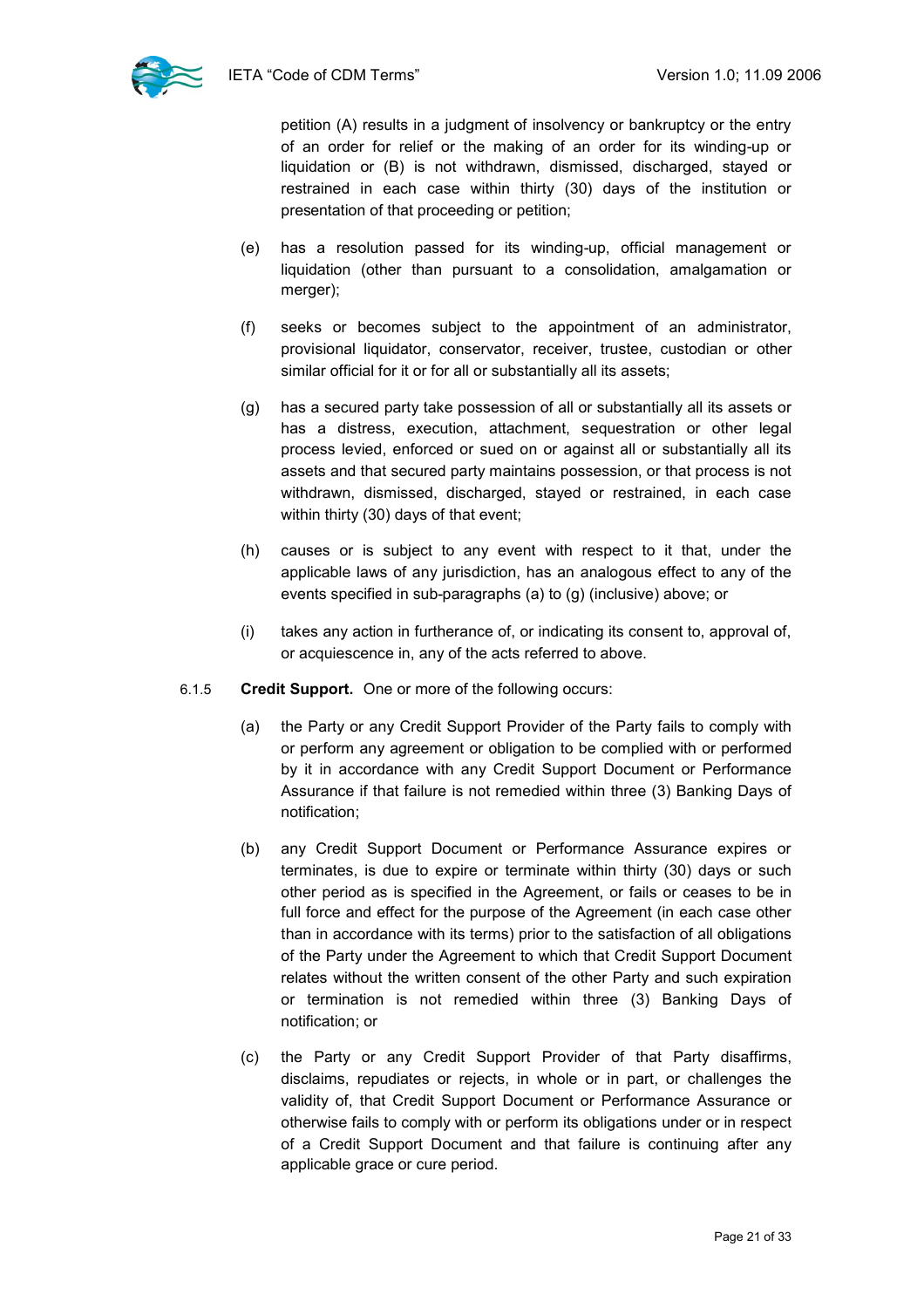

*[Note: if Cross Default applies, please specify the threshold applicable to each Party in the Agreement.]*

- 6.1.6 **Cross Default**. There occurs or exists:
	- (a) a default, event of default or other similar condition or event (however described) in respect of the Party or any Credit Support Provider of the Party under one or more agreements or instruments relating to Indebtedness of any of them (individually or collectively) in an aggregate amount of not less than the threshold specified in the Agreement that has resulted in that Indebtedness becoming due and payable under those agreements or instruments before it would otherwise have been due and payable; or
	- (b) a default by that Party or that Credit Support Provider (individually or collectively) in making one or more payments on the due date for those purposes under those agreements or instruments in an aggregate amount of not less than the threshold specified in the Agreement (after giving effect to any applicable notice requirement or grace period).

## *[Note: if Material Adverse Change applies, please specify the amounts referred to below in the Agreement.]*

- 6.1.7 **Material Adverse Change**. The Party fails, within three (3) Banking Days of receipt of the notice referred to below, to provide the other Party (the "**Requesting Party**") with, or increase the amount of, Performance Assurance when the Requesting Party believes in good faith that a Material Adverse Change has occurred or its exposure in respect of such Party under a continuing Material Adverse Change has increased and the Requesting Party serves written notice on that Party. For the purposes of this Event of Default, a "**Material Adverse Change**" has occurred if any one or more of the following events has occurred and is continuing:
	- (a) *Credit Rating*. If the Credit Rating (where available) of:
		- (i) the Party in question (unless all that Party's financial obligations under the Agreement are fully guaranteed or assured under a Credit Support Document); or
		- (ii) that Party's Credit Support Provider (other than a bank).

is withdrawn or downgraded below the ratings specified in the Agreement.

- (b) *Credit Rating of a Credit Support Provider that is a bank*. If the Credit Rating of a bank serving as the Party's Credit Support Provider is withdrawn or downgraded below Standard & Poor's Rating Group "A-" or Moody's Investor's Service Inc. or Fitch Ratings Ltd. equivalent rating.
- (c) *Impaired Ability to Perform*. If in the reasonable and good faith opinion of the Requesting Party, the ability of the Party or the Party's Credit Support Provider (that is not a bank) to perform its obligations under the Agreement or any Credit Support Document, as the case may be, is materially impaired.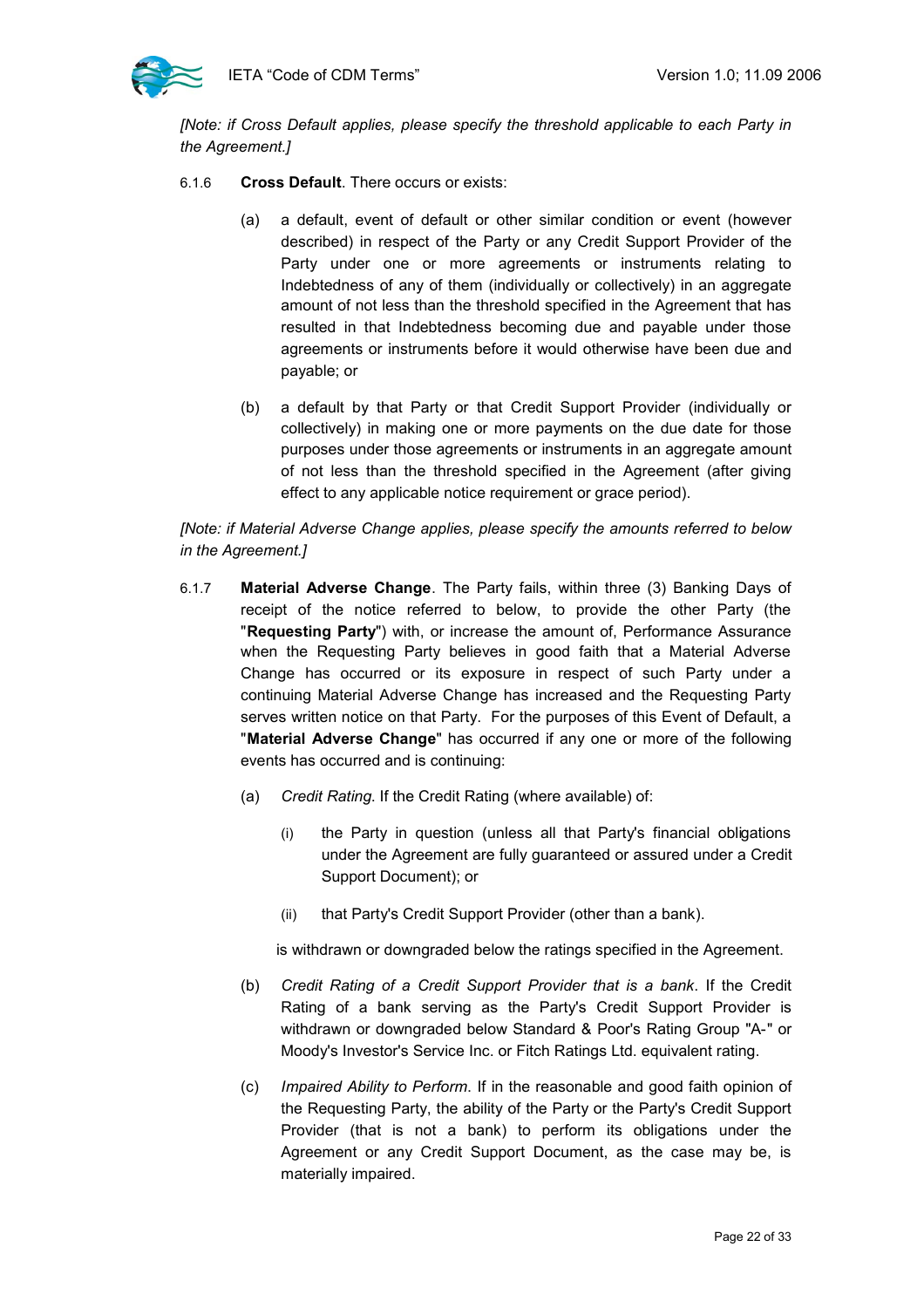

- (d) *Credit Event upon Merger*. If the Party or its Credit Support Provider (that is not a bank) undergoes a change of control, consolidates or amalgamates with, or merges with or into, or transfers all or substantially all its assets to, or reorganises, incorporates, reincorporates or reconstitutes into or as another person, or another person transfers all or substantially all its assets to, or reorganises, incorporates, reincorporates or reconstitutes into or as such Party or its Credit Support Provider (that is not a bank) and:
	- (i) the creditworthiness of such Party or its Credit Support Provider (that is not a bank) or the resulting surviving transferee or successor person is, in the reasonable and good faith opinion of the Requesting Party, materially weaker than that of the Party or such Credit Support Provider (that is not a bank), as the case may be, immediately prior to such action;
	- (ii) the resulting surviving transferee or successor person fails to assume all the obligations of that Party or such Credit Support Provider (that is not a bank) under the Agreement or any Credit Support Document to which it or its predecessor was a party either by operation of law or pursuant to an agreement reasonably satisfactory to the Requesting Party; or
	- (iii) the benefits of any Credit Support Document cease or fail to extend (without the consent of the Requesting Party) to the performance by such resulting surviving transferee or successor person of its obligations under the Agreement.
- (e) *Decline in Tangible Net Worth*. If the Tangible Net Worth of any Party or the Party's Credit Support Provider (that is not a bank) falls by twenty per cent (20%) (or such other amount specified in the Agreement) or more in a financial year, measured by reference to the most recently available audited accounts of such Party or the Party's Credit Support Provider.
- (f) *Financial Covenants*. If a Party does not have a Credit Rating, any Party or the Party's Credit Support Provider (that is not a bank) fails to fulfil any of the following requirements as determined by reference to the most recent relevant financial statements:
	- (i) the ratio of (1) earnings before interest and taxes to (2) the sum of all interest and any amounts in the nature of interest charged to expense relating to Total Debt is for the Party or its Credit Support Provider (that is not a bank) in any fiscal year greater than the ratio specified in the Agreement,
	- (ii) the ratio of (1) the amount of cash generated or employed by the Party or its Credit Support Provider in its operating activities to (2) Total Debt of the Party or its Credit Support Provider (that is not a bank) in any fiscal year is greater than the ratio specified in the Agreement, and
	- (iii) the ratio of (1) Total Debt to (2) the sum of Total Debt and all paid up shareholder cash contributions to the share capital account or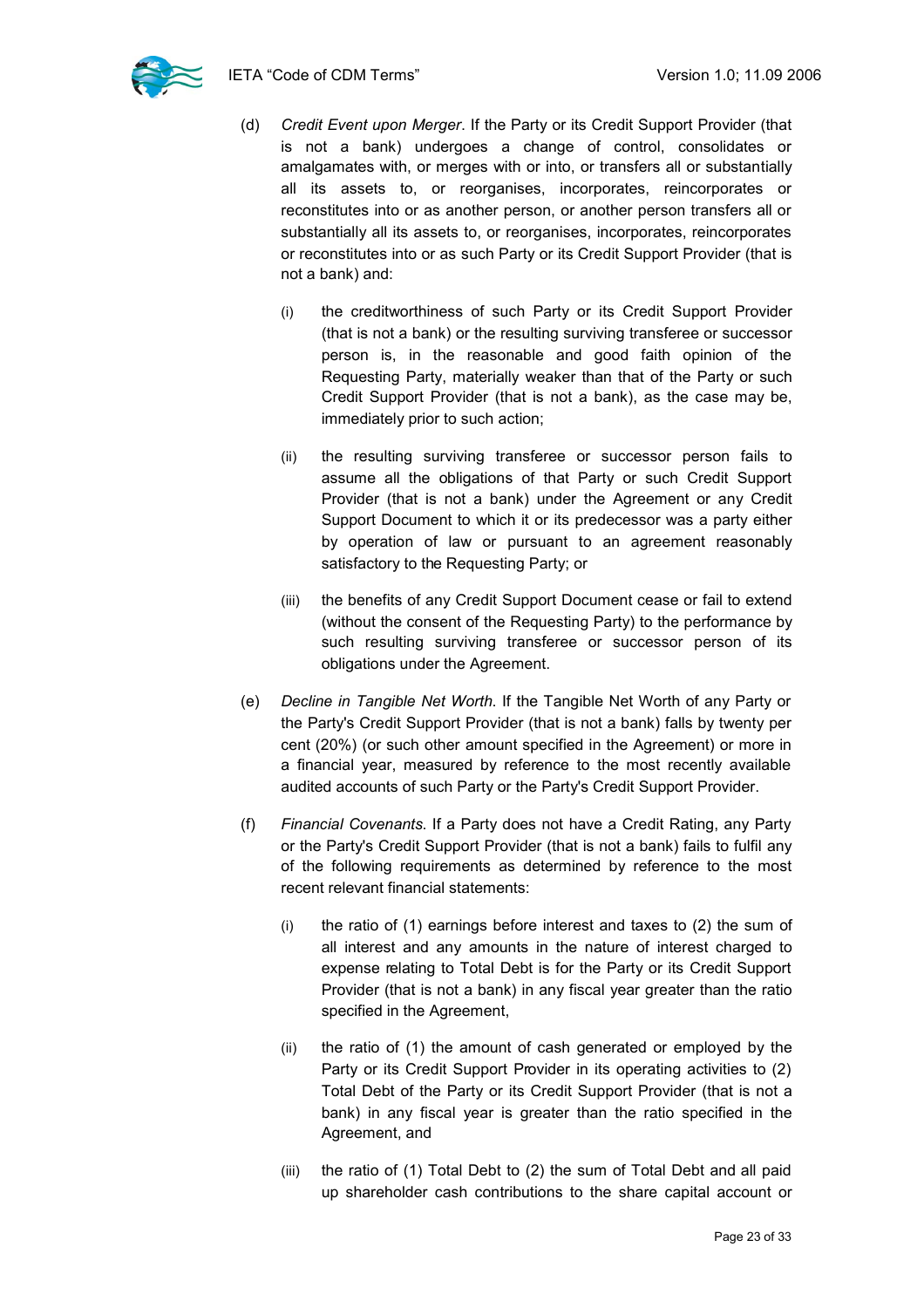

any other capital account of the Party or its Credit Support Provider (that is not a bank) ascribed for such purposes is less than the ratio specified in the Agreement.

6.1.8 **Withdrawal of Host Country from Kyoto Protocol.** With respect to the Seller only, the Host Country withdraws from the Kyoto Protocol.

## 6.1.9 **Withdrawal of Annex I Party.**

*either:*

- (a) With respect to the Buyer, the Annex I Party that provided the Buyer's Authorisation withdraws from the Kyoto Protocol or revokes its Authorisation for the Buyer with respect to the Project.
- *or:*
- (b) With respect to the Buyer, the Annex I Party that provided the Buyer's Authorisation withdraws from the Kyoto Protocol or revokes its Authorisation for the Buyer with respect to the Project and the Buyer fails, prior to the next Scheduled Delivery Date, to obtain Authorisation from another Annex I Party with respect to the Project that would allow it to take Delivery of the Contract Quantity on that Scheduled Delivery Date.

#### 6.2 **Delivery Failure**

Except to the extent:

- (i) that the Seller's obligations are suspended as a result of the Buyer's default;
- (ii) that the Seller is relieved from complying with a relevant obligation under Paragraph 6.3 (*Illegality*); or
- (iii) that the Seller is relieved from complying with a relevant obligation under Paragraph 6.4 (*Force Majeure*),

then if a Delivery Failure occurs the Paragraphs below that are specified in the Agreement shall apply.

- 6.2.1 The Seller shall give notice to the Buyer as soon as it is aware that a Delivery Failure has occurred or is likely to occur. The notice will set out in reasonable detail:
	- (a) the amount of the Delivery Shortfall;
	- (b) the reason for the Delivery Failure and the steps being taken by the Seller to address the Delivery Failure; and
	- (c) the anticipated duration of the Delivery Failure.
- 6.2.2 Within five (5) Banking Days of receipt of the notice referred to in Paragraph 6.2.1, the Buyer shall elect one of the following and shall notify the Seller of its election:
	- (a) to receive Replacement CERs in respect of the Delivery Shortfall;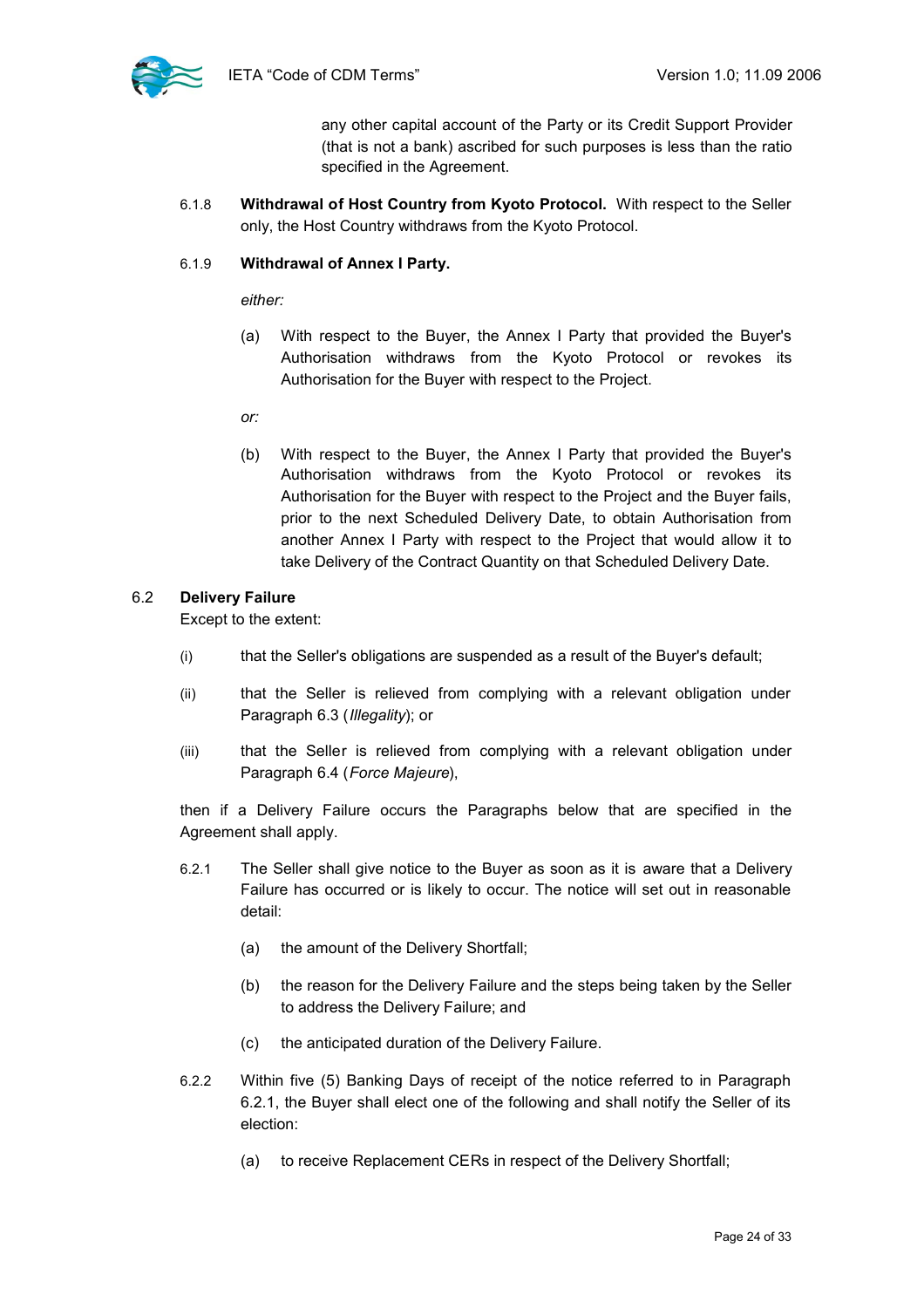

- (b) to agree a revised Delivery Schedule (**"Revised Delivery Schedule"**) with the Seller within ten (10) Banking Days of notification to the Seller of election on the following basis:
	- (i) During the continuation of the Delivery Failure, both parties shall use reasonable endeavours to agree on a Revised Delivery Schedule. Upon agreement of the Revised Delivery Schedule, both Parties will resume full performance of their obligations in accordance with the Revised Delivery Schedule.
	- (ii) If, after a period of ten (10) Banking Days, a Revised Delivery Schedule is not agreed between the Parties, the Buyer may make an alternative election in accordance with this Paragraph and shall notify the Seller of its election;
- (c) to receive Buyer's Market Damages in respect of the Delivery Shortfall; or
- (d) to terminate the Agreement.

If the Buyer elects (a), or (c), the Seller shall comply with such election within five (5) Banking Days of receipt of the notice from the Buyer referred to in this Paragraph. If the Seller fails to comply with an election under (a) or (c) within such time, the Buyer may elect to terminate the Agreement.

6.2.3 Within ten (10) Banking Days of receipt of the notice referred to in Paragraph 6.2.1, the Buyer shall agree a revised Delivery Schedule (**"Revised Delivery Schedule"**) with the Seller. During the continuation of the Delivery Failure, both Parties shall use reasonable endeavours to agree on a Revised Delivery Schedule. Upon agreement of the Revised Delivery Schedule, both Parties will resume full performance of their obligations in accordance with the Revised Delivery Schedule.

If, after a period of ten (10) Banking Days, a Revised Delivery Schedule is not agreed between the Parties, then within five (5) Banking Days, the Buyer may make an alternative election in accordance with this Paragraph and shall notify the Seller of its election:

- (a) to receive Replacement CERs in respect of the Delivery Shortfall;
- (b) to receive Buyer's Market Damages in respect of the Delivery Shortfall; or
- (c) to terminate the Agreement.

If the Buyer elects (a), or (b), the Seller shall comply with such election within five (5) Banking Days of receipt of the notice from the Buyer referred to in this paragraph. If the Seller fails to comply with an election under (a) or (b) within five (5) Banking Days, the Buyer may elect to terminate the Agreement.

## 6.3 **Illegality**

If, due to the adoption of, or any change in, any Applicable Law after the date on which this Agreement is entered into, or due to the promulgation of, or any change in, the interpretation of any court, tribunal or regulatory authority with competent jurisdiction of any Applicable Law after that date, it becomes unlawful for a Party or if applicable, a Credit Support Provider of that Party: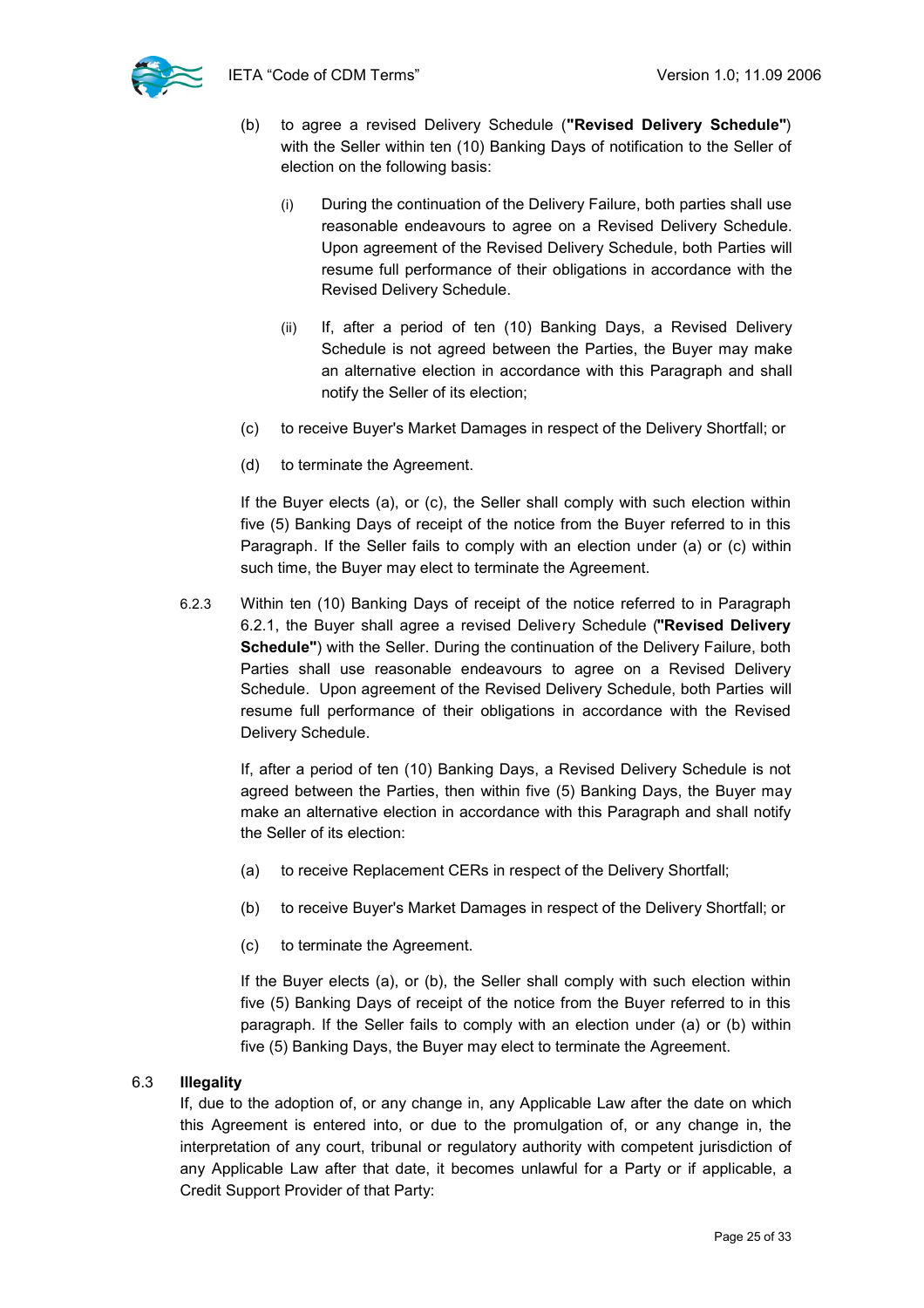

- (i) to perform any absolute or contingent obligation to make a payment or Deliver or to receive a payment or receive a Delivery or to comply with any other material provision of this Agreement; or
- (ii) to perform any contingent or other obligation that the Party (or that Credit Support Provider) has under any Credit Support Document,

in either case, an "**Illegality**", then, at the written request of either Party, the Parties shall, in good faith, seek to agree the amendments (if any) to this Agreement necessary or appropriate to take account of those changes, so that this Agreement may continue in force. The obligations of both Parties with respect to the obligations affected by the Illegality will be suspended for the duration of the Illegality.

- (a) Where an Illegality continues for a period of sixty (60) Banking Days and the Parties are unable to agree the necessary amendments to this Agreement, either Party may, by written notice to the other Party, terminate the Agreement.
- (b) If an event or circumstance that would otherwise constitute or give rise to an Event of Default also constitutes an Illegality, it is to be treated as an Illegality and not as an Event of Default. If an event or circumstance that would otherwise constitute or give rise to a Force Majeure also constitutes an Illegality, it is to be treated as an Illegality and not as a Force Majeure.

## 6.4 **Force Majeure**

- 6.4.1 Upon the occurrence of a Force Majeure, the FM Affected Party shall notify the other Party in writing of the commencement of the Force Majeure, providing in reasonable detail, to the extent available to the FM Affected Party:
	- (a) details of the event causing the Force Majeure;
	- (b) the steps being taken by the FM Affected Party to mitigate the effects of the Force Majeure; and
	- (c) a non-binding estimate of the extent and the expected duration of its inability to perform its obligations due to the Force Majeure.
- 6.4.2 The obligations of both Parties with respect to the obligations affected by the Force Majeure will be suspended for the duration of the Force Majeure. During the continuation of the Force Majeure, the FM Affected Party shall use all reasonable endeavours to overcome the Force Majeure. Upon the Force Majeure being overcome or it ceasing to subsist, both Parties will, as soon as reasonably practicable thereafter, resume full performance of their obligations under the Agreement (including, for the avoidance of doubt, any suspended obligations).
- 6.4.3 Where a Force Majeure continues for a period of sixty (60) Banking Days (or such other period specified in the Agreement), either Party may, by written notice to the other Party, terminate the Agreement.
- 6.4.4 If the Agreement is terminated in accordance with Paragraph 6.4.3, the Parties' obligations under the Agreement (except those specified to survive termination) will be released and discharged and the Force Majeure termination payment to be made between the Parties (if any) shall be calculated in accordance with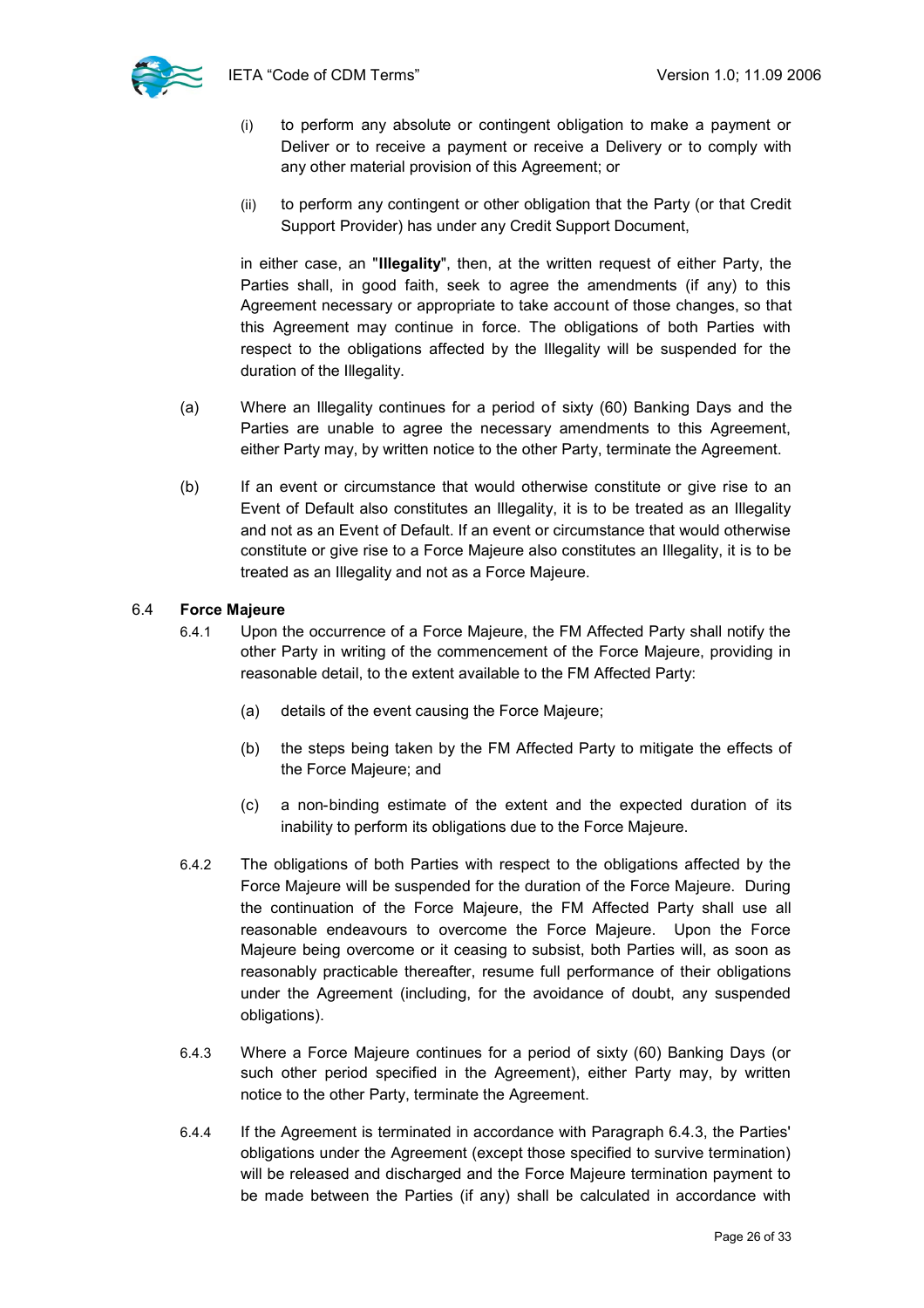

sub-paragraph (a), (b) or (c) below, as selected by the Parties in the Agreement.

*either:*

- (a) **No Termination Payment**. No Force Majeure termination payment shall be made between the Parties; provided, however, that the obligation to pay any amounts accrued but unpaid at the Termination Date shall survive the termination of the Agreement.
- *or:*
- (b) **Partial Termination Payment**. In respect of any Scheduled Delivery Dates affected by the Force Majeure, the FM Affected Party shall pay the other Party Buyer's Market Damages or Seller's Market Damages, as the case may be.
- *or:*<br>(c)
- **Full Termination Payment.** The FM Affected Party shall pay the other Party Buyer's Market Damages or Seller's Market Damages, as the case may be.
- 6.4.5 Where an event or circumstance that would otherwise constitute or give rise to an Event of Default also constitutes Force Majeure, it is to be treated as Force Majeure and not as an Event of Default.

## 6.5 **Termination Rights**

The Agreement may be terminated:

- 6.5.1 immediately upon written notice by the Non-Defaulting Party, following the occurrence of an Event of Default with respect to the other Party (after giving effect to any applicable grace period);
- 6.5.2 immediately upon written notice by the Buyer in the event of a Delivery Failure and the Buyer electing to terminate pursuant to Paragraph 6.2.2 or 6.2.3;
- 6.5.3 immediately upon written notice by either Party in accordance with Paragraph 6.4.3 (*Force Majeure*) following a Force Majeure;
- 6.5.4 immediately upon written notice by either Party in accordance with Paragraph 6.3(b) (*Illegality*) following an Illegality;
- 6.5.5 immediately upon written notice by either Party following mutual agreement that the Agreement will terminate; or
- 6.5.6 without any written notice being required, upon Delivery of the Contract Quantity and payment of all sums owing between the Parties.

## 6.6 **Consequences of Termination**

6.6.1 Upon the termination of the Agreement, except as otherwise provided in this Paragraph 6.6 (*Consequences of Termination*) or specified in the Agreement, each Party's rights and obligations under the Agreement shall be released and discharged in full except for rights and obligations accruing prior to the Termination Date.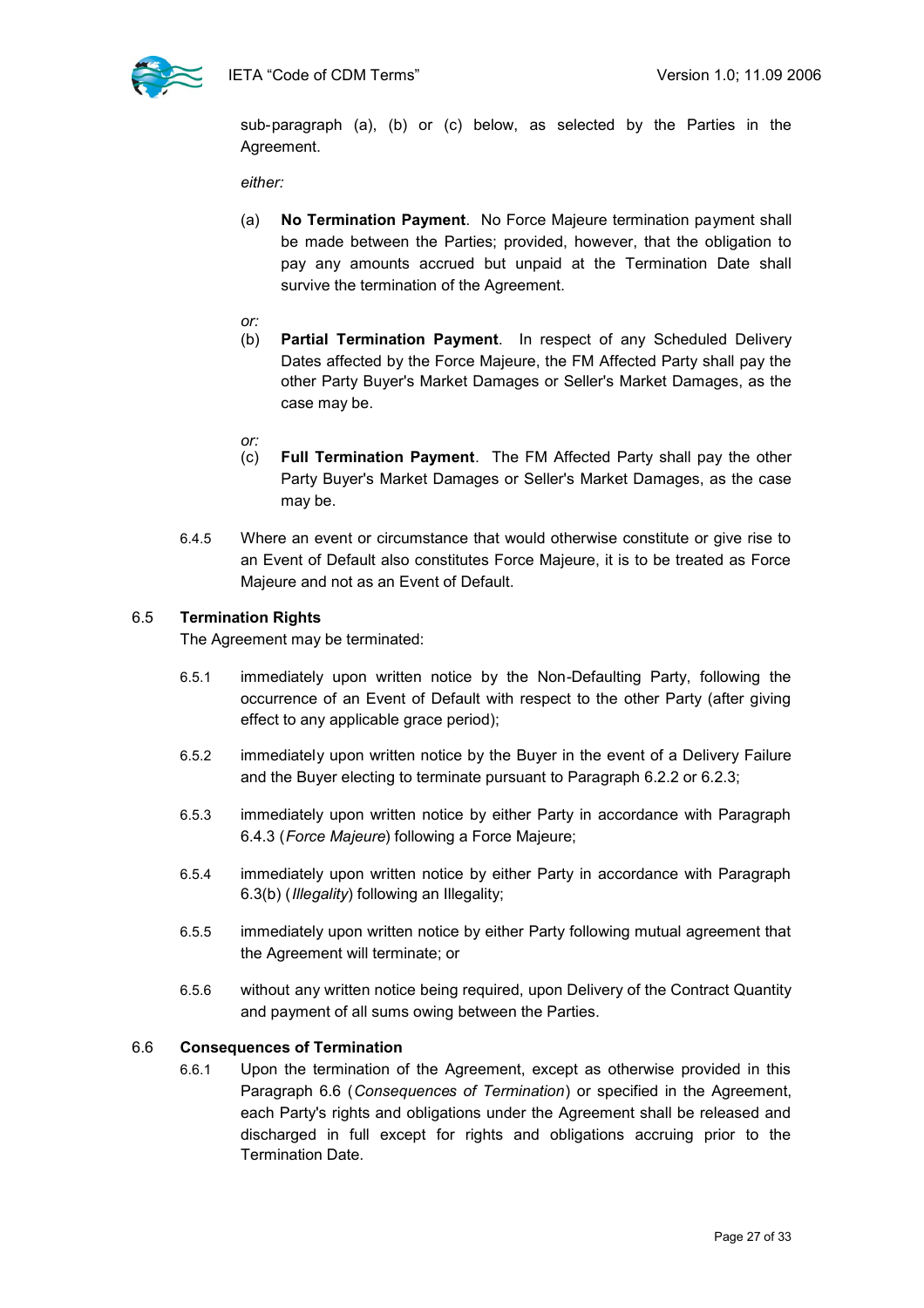

- 6.6.2 If the Agreement is terminated in accordance with Paragraph 6.5.1, the Defaulting Party shall pay the Non-Defaulting Party Buyer's Market Damages or Seller's Market Damages, as the case may be.
- 6.6.3 If the Agreement is terminated in accordance with Paragraph 6.5.2, the Seller shall pay the Buyer the Buyer's Market Damages.
- 6.6.4 If the Agreement is terminated in accordance with Paragraph 6.5.3, the provisions of Paragraph 6.4.4 shall apply.
- 6.6.5 If the Agreement is terminated in accordance with Paragraph 6.5.4 or 6.5.5, no termination payment shall be payable by either Party.
- 6.6.6 The termination payments payable under this Paragraph 6.6 (*Consequences of Termination*) are the Parties' reasonable pre-estimate of losses suffered and are not a penalty. Except as otherwise specified in the Agreement, no other amounts (except for interest at the Default Rate on late payments) shall be payable by either Party in the event of termination.
- 6.6.7 For the avoidance of doubt, if at the Termination Date any amount is owing between the Parties but unpaid, that amount shall be paid by the relevant Party and, if payable to the Party making the termination payment, may be set off against any termination payment payable by one Party to the other.

## 7. **ARTICLE 7: DISPUTE RESOLUTION**

*[Note: do not select both Paragraphs 7.1 (Jurisdiction) and 7.2 (Arbitration). Paragraph 7.3 (Expert Determination) may be chosen in addition to either of the above.]*

## 7.1 **Jurisdiction**

*either:*

7.1.1 The Parties submit to the exclusive jurisdiction of the courts of the country of the Governing Law to settle any Dispute. The Parties agree that such courts are the most appropriate and convenient forum to settle any Dispute and, accordingly, that they will not argue to the contrary.

*or:*

7.1.2 The Parties submit to the non-exclusive jurisdiction of the courts of the country of the Governing Law to settle any Dispute.

## 7.2 **Arbitration**

The Parties agree that any Dispute arising under, out of, or in connection with this Agreement, that the Parties are unable to settle between themselves within thirty (30) days of one Party having sent written notification to the other of the existence of such a dispute, is to be resolved by final and binding arbitration in accordance with the applicable rules of:

*either:*

- (a) The International Chamber of Commerce Arbitration Rules, as in effect:
	- (i) On the date of this Agreement; or
	- (ii) At the time of commencement of arbitration.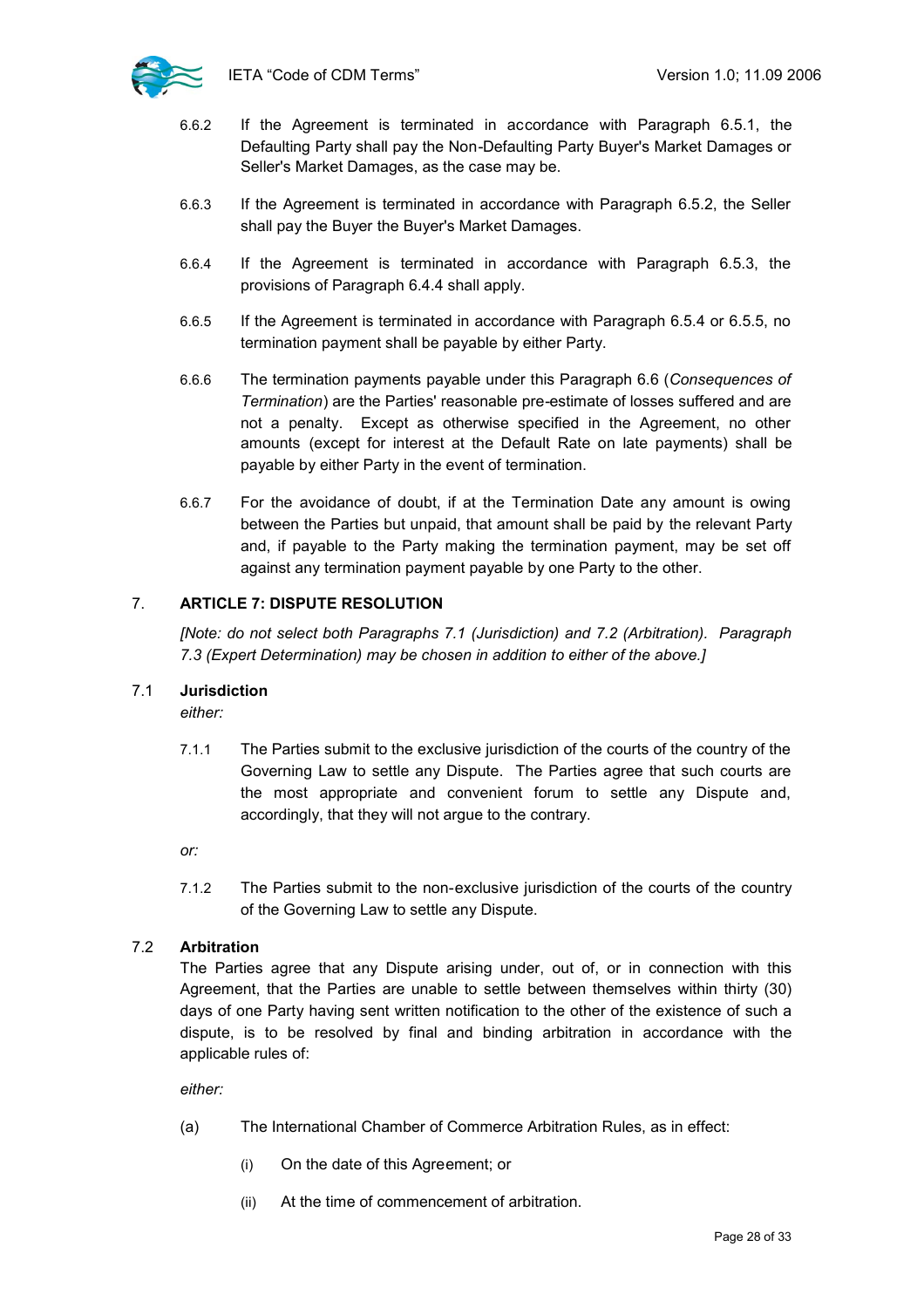

- *or:* (b) The Permanent Court of Arbitration "Optional Rules for Arbitration of Disputes Relating to Natural Resources and/or the Environment", as in effect:
	- (i) On the date of this Agreement; or
	- (ii) At the time of commencement of arbitration.
- *or:*
- (c) The "United Nations Commission on International Trade Law (UNCITRAL) Arbitration Rules", as in effect:
	- (i) On the date of this Agreement; or
	- (ii) At the time of commencement of arbitration.

*or:*

- (d) A separate arbitrator as provided for in the Agreement, as in effect:
	- (i) On the date of this Agreement; or
	- (ii) At the time of commencement of arbitration.

Unless otherwise specified in the Agreement:

- (a) the number of arbitrators shall be one;
- (b) the place of arbitration shall be London, United Kingdom; and
- (c) the language of arbitration shall be English.

The appointing authority is the Secretary General of the Permanent Court of Arbitration unless the rules chosen indicate otherwise.

#### 7.3 **Expert Determination**

- 7.3.1 In the event of a Dispute between the Parties, the Parties shall seek in good faith to resolve the Dispute within a period of 15 Banking Days. If no agreement is reached, either Party may, by notice in writing to the other Party, refer such Dispute to a suitably qualified independent expert (the "**Expert**") to be appointed by agreement between the Parties. If the Parties fail to agree upon that appointment within ten (10) Banking Days of a Party notifying the other Party of its decision to refer a Dispute to an Expert, the President of the International Emissions Trading Association may appoint the Expert on the application of either Party.
- 7.3.2 If a Dispute is referable to the Expert the Parties will, within ten (10) Banking Days of the Experts appointment, make written submissions to the Expert and/or send documents to him. In addition, the Parties shall, if requested, make available to the Expert any documentation which the Expert, in his absolute discretion, considers necessary or helpful in reaching his decision on the dispute. The Parties agree that it is their intention that in the absence of their ability to resolve the Dispute by agreement, the Agreement should continue and not come to an end or be deemed to be void or voidable in accordance with the doctrine of frustration or any other legal theory.
- 7.3.3 The Expert shall act as an expert and not as an arbitrator and shall give his or her determination in writing.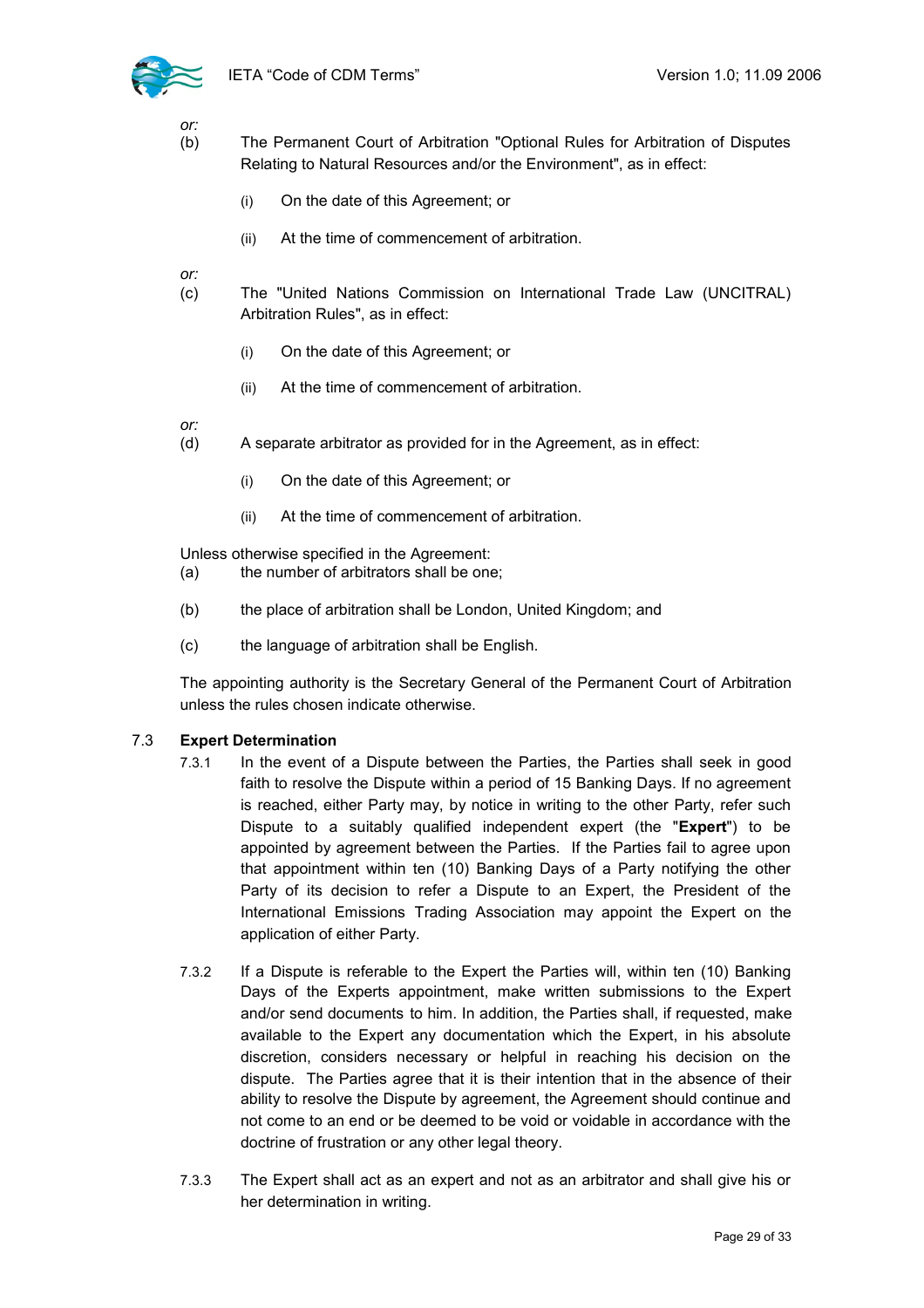

- 7.3.4 The determination of the Expert shall be final, conclusive and binding upon the Parties unless a Party notifies the other Party that it disputes the Expert's determination within twenty-one (21) days of receipt of that determination, in which case the Dispute is to be referred either to the courts of law of the country of the Governing Law (if Paragraph 7.1 (*Jurisdiction*) applies) or the arbitration (if Paragraph 7.2 (*Arbitration*) applies).
- 7.3.5 The Expert shall determine the procedure to be followed by the Expert for the purpose of making a determination, but the Parties shall use their respective reasonable endeavours to ensure that he or she makes his or her determination within twenty (20) Banking Days of being appointed.
- 7.3.6 Each of the Parties shall bear one half of the costs of the Expert unless the Expert determines otherwise.
- 7.3.7 Pending the determination of any amendments to the Agreement by the Parties or the Expert, the Parties shall continue to the extent possible to perform their obligations under the Agreement.

## 8. **ARTICLE 8: MISCELLANEOUS**

## 8.1 **Confidentiality**

Each Party undertakes, for itself and on behalf of its Affiliates, not to use or disclose to any person Confidential Information. This Paragraph does not apply to disclosure of Confidential Information:

- 8.1.1 to a director, officer or employee of the Party whose function requires him to have the Confidential Information;
- 8.1.2 required to be disclosed by law, by a rule of a listing authority by which the Party's shares are listed, a stock exchange on which the Party's shares are listed or traded or by a governmental authority or other authority with relevant powers to which the Party is subject or submits, whether or not the requirement has the force of law provided that the disclosure shall so far as is practicable be made after consultation with the other Party and after taking into account such Party's requirements as to its timing, content and manner of making or despatch;
- 8.1.3 which is lawfully in the public domain (including if such information is readily obtained from a website) other than by breach of this Paragraph 8; or
- 8.1.4 to an adviser for the purpose of advising the Party in connection with the transactions contemplated by the Agreement provided that such disclosure is essential for these purposes and is on the basis that this Paragraph 8 (*Confidentiality*) applies to disclosure by the adviser.

## 8.2 **Third Party Rights**

*either:*

8.2.1 Subject to the rights that may accrue to any successor or permitted assignees of the Parties, no provision of this Agreement is to be construed as creating any rights enforceable by a Third Party, and all Third Party rights implied by law are, to the extent permissible by law, excluded from this Agreement.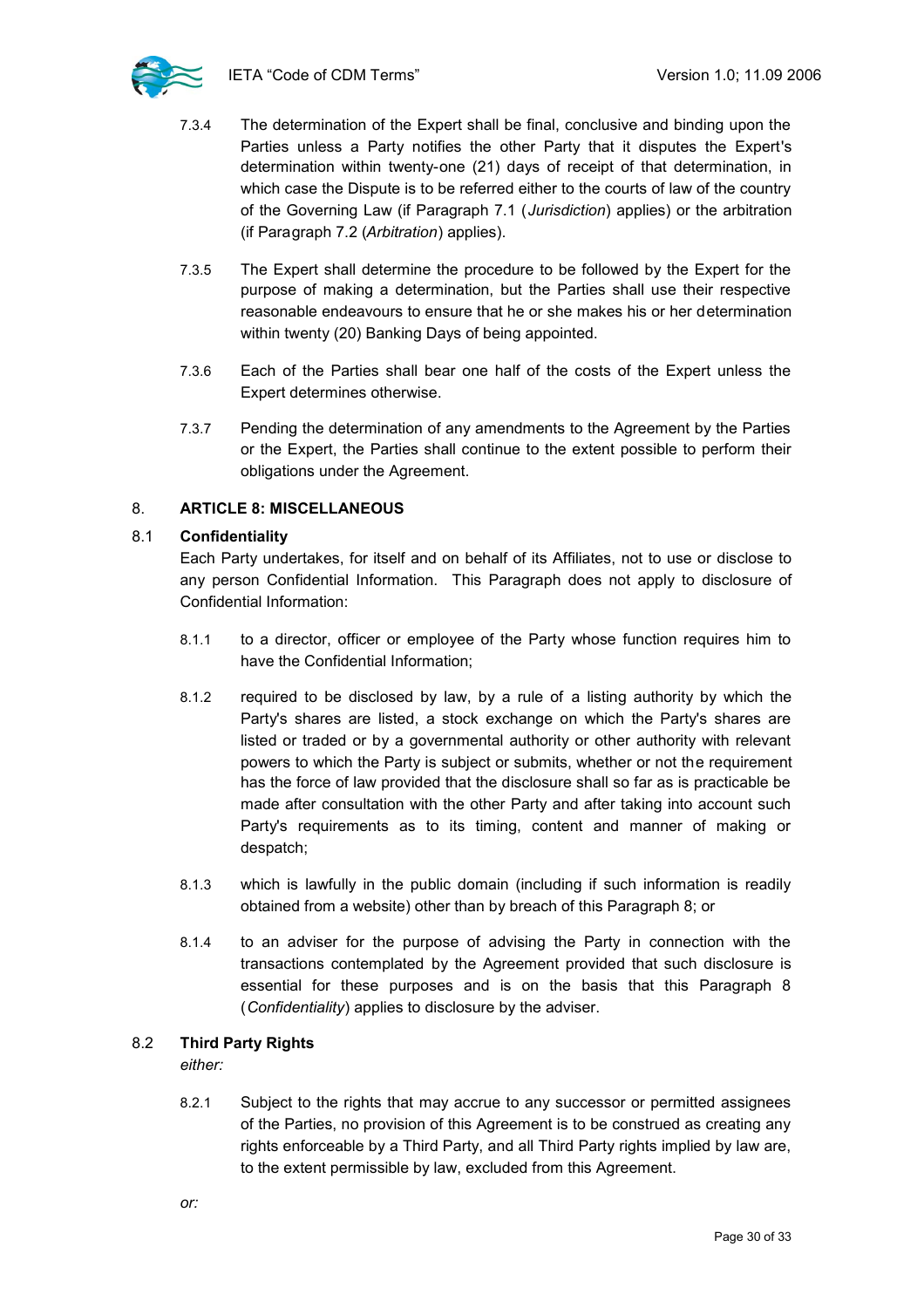

8.2.2 A person who is not a Party to the Agreement has no right under the Contracts (Rights of Third Parties) Act 1999 or any similar law regarding third party rights in any jurisdiction to enforce any term of the Agreement, but this does not affect any right or remedy of a Third Party which exists or is available apart from that Act or similar law.

## 8.3 **Remedies and Waivers**

The failure to exercise or delay in exercising a right or remedy provided by the Agreement or by law does not impair or constitute a waiver of the right or remedy or an impairment of or a waiver of other rights or remedies. No single or partial exercise of a right or remedy provided by the Agreement or by law prevents further exercise of the right or remedy or the exercise of another right or remedy. The Buyer's and the Seller's rights and remedies contained in the Agreement are cumulative and not exclusive of rights or remedies provided by law.

## 8.4 **Transfer and assignment**

- 8.4.1 Subject to Paragraph 8.4.2, neither Party may transfer or assign its rights under the Agreement without the prior written consent of the other Party (such consent not to be unreasonably withheld or delayed).
- 8.4.2 Notwithstanding Paragraph 8.4.1, either Party (the **"Assigning Party"**) may transfer or assign all, but not some, of its rights and obligations under the Agreement to an Affiliate with the prior written consent of the other Party (the **"Non-Assigning Party"**) (such consent not to be unreasonably withheld or delayed). Such consent may be withheld where, in the reasonable opinion of the Non-Assigning Party:
	- (a) the proposed transfer or assignment is to an Affiliate which is not in the same jurisdiction as the Assigning Party;
	- (b) the creditworthiness of the Affiliate is not equivalent to, or greater than, the creditworthiness of the Assigning Party at the date of the proposed transfer or assignment;
	- (c) any Credit Support in respect of the obligations of the Assigning Party under the Agreement will not be available upon such transfer or assignment for the benefit of the Non-Assigning Party in respect of the obligations of the Affiliate;
	- (d) the proposed transfer or assignment would prejudice the performance of a Party's contractual obligations under the Agreement unless the Affiliate were also to become a Project Participant in the Project.
- 8.4.3 Subject to Paragraph 8.4.1 or Paragraph 8.4.2 (as applicable), the Non-Assigning Party agrees to sign any documentation required to effect the transfer or assignment of such rights and obligations (including any documentation required by the International Rules in relation to Issuance and/or Delivery of CERs) provided that to do so is not, and will not at any time be, prejudicial to the Non-Assigning Party's rights.

## 8.5 **Interest**

If a Party fails to pay to the other Party any amount due by the Payment Due Date as set out in the Agreement (or otherwise determined by any dispute resolution process), interest shall be payable on that amount at the Default Rate.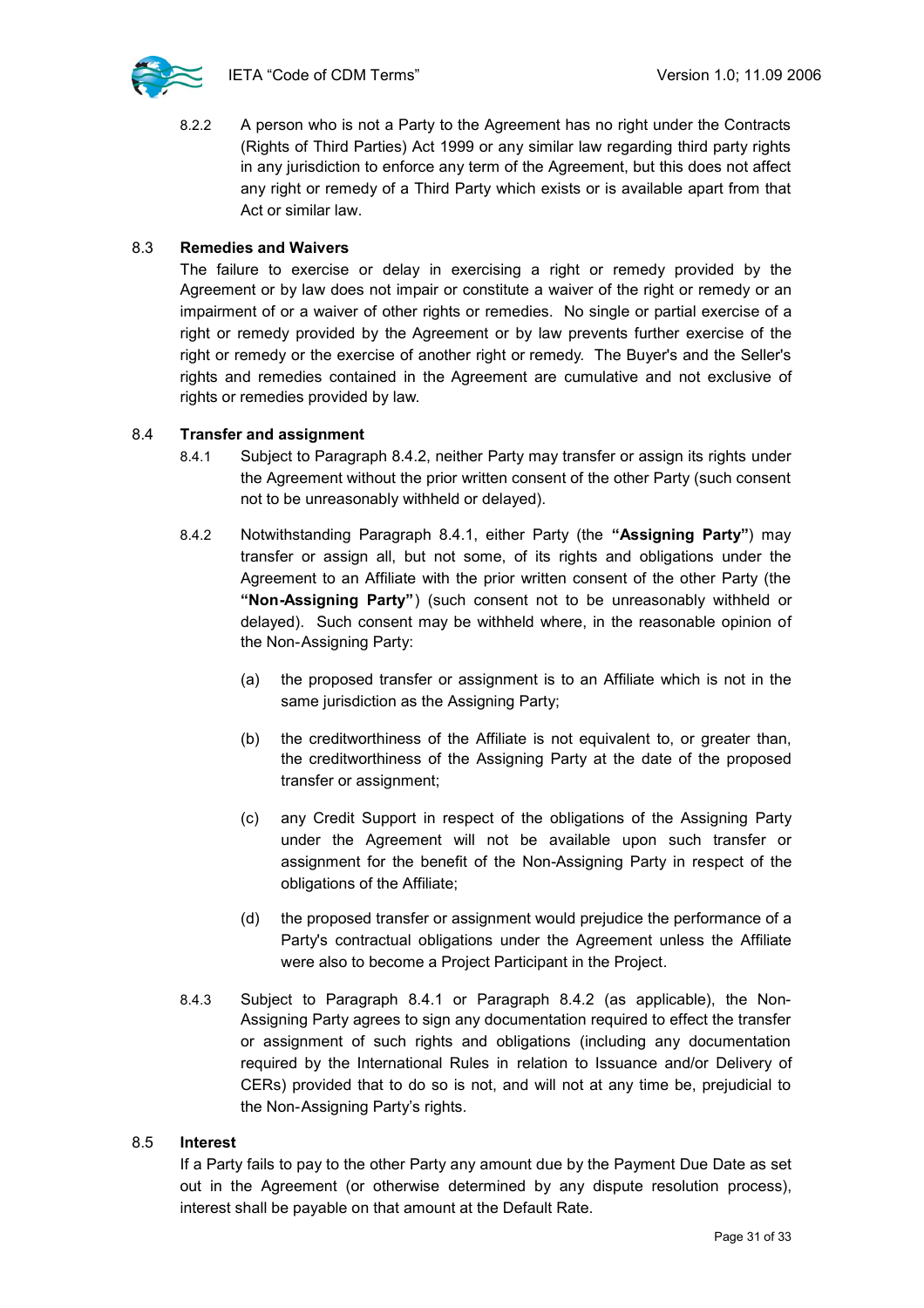

#### 8.6 **Share of Proceeds**

*[Note: choose only one of the options.]*

*either:*

8.6.1 Any Share of Proceeds payable in connection with the Project and/or the Contract Quantity shall be payable by the Seller.

*or:*

8.6.2 Any Share of Proceeds payable in connection with the Issuance of the Contract Quantity shall be payable by the Buyer.

*or:*

8.6.3 Any Share of Proceeds payable in connection with the Issuance of the Contract Quantity shall be payable by the Buyer and the Seller in equal proportions.

#### 8.7 **Taxes**

- 8.7.1 All amounts referred to in the Agreement are exclusive of any applicable VAT chargeable on the supply or supplies for which such amounts form the whole or part of the consideration for VAT purposes. The VAT treatment of any Delivery or payment shall be determined pursuant to the VAT law of the jurisdiction where a taxable transaction for VAT purposes is deemed to take place. If VAT is properly chargeable on any such supply or supplies, the Buyer shall pay to the Seller an amount equal to the VAT, if any, chargeable in the Seller's jurisdiction; provided, however, that (i) such amount shall only be required to be paid once the Seller provides the Buyer with a valid VAT invoice in relation to that amount and (ii) the Buyer shall be under no obligation to make any payment to the Seller in respect of VAT which the Buyer must self-assess under the reverse charge rule or any similar system in the Buyer's jurisdiction. Each Party shall to the extent permitted by law provide the other with any additional valid VAT invoices as required for the purposes of the Agreement and, to the extent required by law, shall correctly account for any VAT properly due in its jurisdiction.
- 8.7.2 Subject to each Party's obligations relating to VAT and to Paragraph 8.6 (*Share of Proceeds*), each Party shall cause all royalties, taxes, duties and other sums (including any stamp duty, other documentary taxes, climate change levy or other environmental tax or levy) legally payable by that Party arising in connection with the Agreement to be paid. In the event that the Seller is required by law to pay any tax which is properly for the account of the Buyer, the Buyer shall promptly indemnify or reimburse the Seller in respect of such tax. In the event that the Buyer is required by law to pay any tax which is properly for the account of the Seller, the Buyer may deduct the amount of any such tax from the sums due to the Seller under the Agreement and the Seller shall promptly indemnify or reimburse the Buyer in respect of any such tax not so deducted.
- 8.7.3 Both Parties shall use reasonable efforts to administer the Agreement and to implement its provisions in accordance with the intent to minimise, where reasonable and possible, the accrual of tax payment obligations.